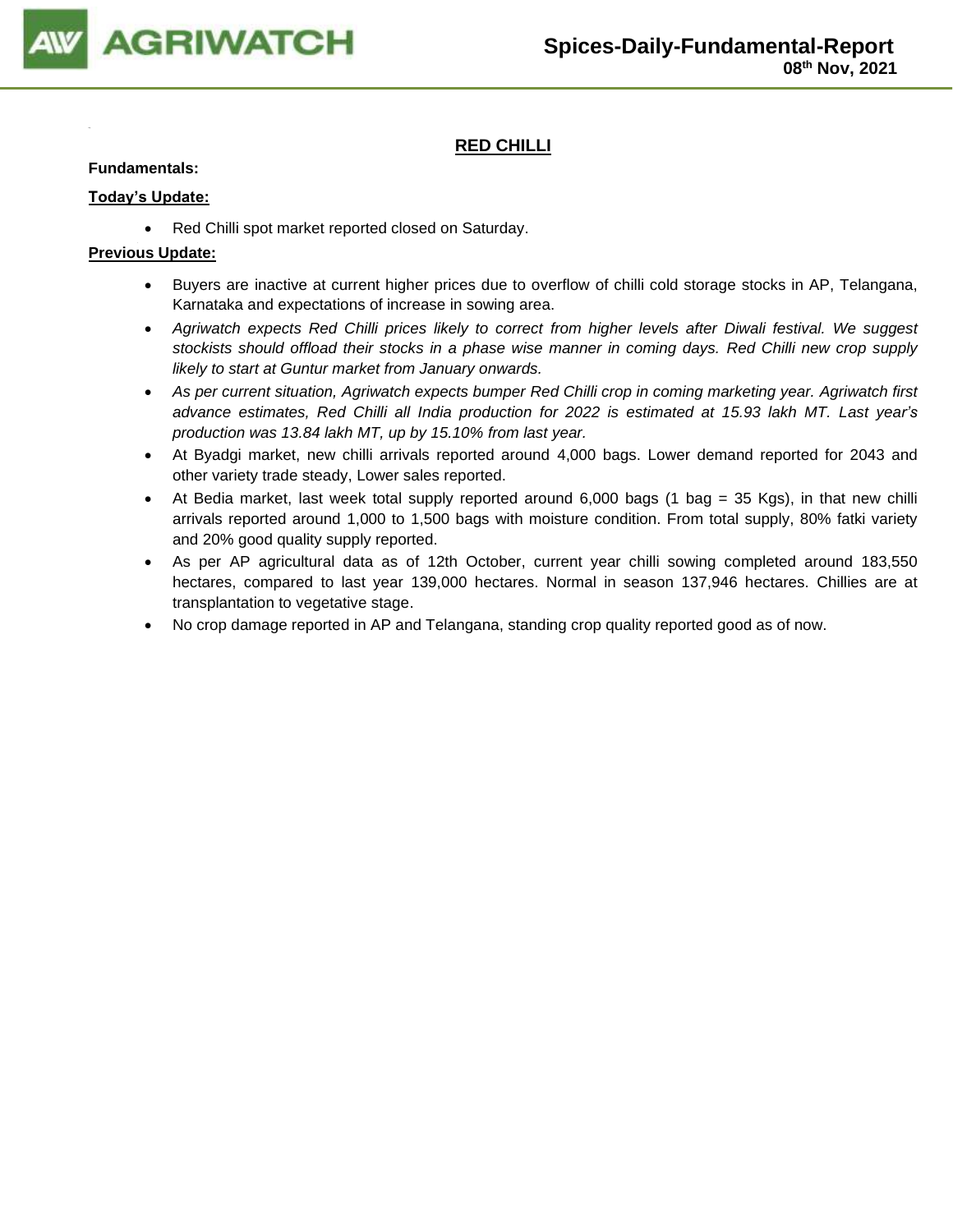

|  | 08th Nov, 2021 |  |
|--|----------------|--|
|--|----------------|--|

| 06-<br>06-Nov-<br>03-Nov-<br>03-Nov-<br><b>Nov-21</b><br>21<br>21<br>21<br><b>State</b><br>Grade<br><b>Centre</b><br>Change<br>High<br>High<br>Low<br>Low<br><b>NCDEX Quality</b><br>Closed<br>9500<br>Closed<br>8500<br>$\blacksquare$<br><b>LCA 334</b><br>Closed<br>Closed<br>9500<br>10800<br>Closed<br>12500<br>Teja<br>Closed<br>11000<br>$\blacksquare$<br>No. 273<br>Closed<br>Closed<br>11000<br>12000<br><b>Guntur</b><br>Closed<br>11000<br>12000<br>No. 5<br>Closed<br><b>Andhra Pradesh</b><br><b>Benchmark</b><br>Fatki<br>Closed<br>Closed<br>6000<br>7000<br>market<br>Closed<br>Closed<br>14000<br>15000<br>Byadgi<br><b>US 341</b><br>Closed<br>Closed<br>11000<br>12500<br>Closed<br>11000<br>12000<br>Denvor Delux<br>Closed<br>$\blacksquare$<br>Closed<br>Closed<br>11000<br>12000<br>Indam <sub>5</sub><br>Closed<br>Teja<br>Closed<br>Closed<br>Closed<br>$\blacksquare$<br>Wonder Hot<br>Closed<br>Closed<br>Closed<br>Closed<br>$\blacksquare$<br>341<br>Closed<br>Closed<br>Closed<br>Closed<br>Warangal<br>Closed<br>Closed<br>Denvor Delux<br>Closed<br>Closed<br>$\blacksquare$<br>Telangana<br>Closed<br>Closed<br>Closed<br>Closed<br>Paprika<br>Fatki<br>Closed<br>Closed<br>Closed<br>Closed<br>Teja (Cold storage)<br>Closed<br>Closed<br>Closed<br>Closed<br>$\blacksquare$<br>Khammam<br>Teja (Non cold storage)<br>Closed<br>Closed<br>Closed<br>Closed<br>No. 12<br>Closed<br>Closed<br>Closed<br>Closed<br><b>Indu 2070</b><br>Closed<br>Closed<br>Closed<br>Closed<br>$\blacksquare$<br><b>Bedia</b><br>Fatki<br>Closed<br>Closed<br><b>Madhya Pradesh</b><br>Closed<br>Closed<br>Jhankar<br>Closed<br>Closed<br>Closed<br>Closed<br>Closed<br>Closed<br>Ganesh<br>Closed<br>Closed<br>Teja(Khamam)<br>Closed<br>Closed<br>15500<br>15500<br>Closed<br>Closed<br><b>NA</b><br><b>NA</b><br>M.P. MacoTeja<br>-<br>Pala 12<br>Closed<br>Closed<br><b>NA</b><br><b>NA</b><br>$\blacksquare$<br><b>Delhi</b><br><b>New Delhi</b><br><b>LCA 334</b><br>Closed<br><b>NA</b><br><b>NA</b><br>Closed<br>Fatki<br>Closed<br>Closed<br><b>NA</b><br><b>NA</b><br>Closed<br>Closed<br><b>NA</b><br><b>NA</b><br>Packing<br>Dabbi<br><b>NA</b><br><b>NA</b><br><b>NA</b><br><b>NA</b><br>$\blacksquare$<br>Guntur<br><b>NA</b><br><b>NA</b><br><b>NA</b><br><b>NA</b><br>$\blacksquare$<br>Kaddi<br><b>NA</b><br><b>NA</b><br><b>NA</b><br><b>NA</b><br>$\blacksquare$<br><b>NA</b><br><b>NA</b><br>Dabbi Dlx Local<br><b>NA</b><br><b>NA</b><br>$\blacksquare$<br><b>NA</b><br><b>NA</b><br><b>NA</b><br><b>NA</b><br>Dabbi Medium Best (Local)<br>$\blacksquare$<br><b>NA</b><br><b>NA</b><br><b>NA</b><br><b>NA</b><br>Dabbi Best (Bellary)<br><b>NA</b><br><b>NA</b><br><b>NA</b><br><b>NA</b><br><b>KDL Deluxe (Local)</b><br><b>NA</b><br><b>KDL Deluxe (Bellary)</b><br><b>NA</b><br><b>NA</b><br><b>NA</b><br><b>NA</b><br><b>NA</b><br><b>NA</b><br><b>NA</b><br><b>KDL Best(Local)</b><br>Karnataka<br><b>Byadgi</b><br><b>NA</b><br><b>NA</b><br><b>NA</b><br><b>NA</b><br><b>KDL Best(Bellary)</b><br><b>NA</b><br><b>KDL Medium</b><br><b>NA</b><br><b>NA</b><br><b>NA</b><br>$\blacksquare$<br><b>NA</b><br>Denvor Deluxe<br><b>NA</b><br><b>NA</b><br><b>NA</b><br><b>NA</b><br>2043<br><b>NA</b><br><b>NA</b><br><b>NA</b><br>$\blacksquare$<br>5531<br><b>NA</b><br><b>NA</b><br><b>NA</b><br><b>NA</b><br>$\blacksquare$<br>C <sub>5</sub><br><b>NA</b><br><b>NA</b><br><b>NA</b><br><b>NA</b><br>$\blacksquare$<br><b>KDL Fatki</b><br><b>NA</b><br><b>NA</b><br><b>NA</b><br><b>NA</b><br>$\blacksquare$ |  | Red Chilli Spot Market Prices(Loose): (Rs/Qtl) |  |  |  |
|-----------------------------------------------------------------------------------------------------------------------------------------------------------------------------------------------------------------------------------------------------------------------------------------------------------------------------------------------------------------------------------------------------------------------------------------------------------------------------------------------------------------------------------------------------------------------------------------------------------------------------------------------------------------------------------------------------------------------------------------------------------------------------------------------------------------------------------------------------------------------------------------------------------------------------------------------------------------------------------------------------------------------------------------------------------------------------------------------------------------------------------------------------------------------------------------------------------------------------------------------------------------------------------------------------------------------------------------------------------------------------------------------------------------------------------------------------------------------------------------------------------------------------------------------------------------------------------------------------------------------------------------------------------------------------------------------------------------------------------------------------------------------------------------------------------------------------------------------------------------------------------------------------------------------------------------------------------------------------------------------------------------------------------------------------------------------------------------------------------------------------------------------------------------------------------------------------------------------------------------------------------------------------------------------------------------------------------------------------------------------------------------------------------------------------------------------------------------------------------------------------------------------------------------------------------------------------------------------------------------------------------------------------------------------------------------------------------------------------------------------------------------------------------------------------------------------------------------------------------------------------------------------------------------------------------------------------------------------------------------------------------------------------------------------------------------------------------------------------------------------------------------------------------------------------------------------------------------------------------------------------------------------------------------------------------------------------------------------------------------------------------------------------------------------------------------------------------------------------------------------------------------------------------------------------------|--|------------------------------------------------|--|--|--|
|                                                                                                                                                                                                                                                                                                                                                                                                                                                                                                                                                                                                                                                                                                                                                                                                                                                                                                                                                                                                                                                                                                                                                                                                                                                                                                                                                                                                                                                                                                                                                                                                                                                                                                                                                                                                                                                                                                                                                                                                                                                                                                                                                                                                                                                                                                                                                                                                                                                                                                                                                                                                                                                                                                                                                                                                                                                                                                                                                                                                                                                                                                                                                                                                                                                                                                                                                                                                                                                                                                                                                           |  |                                                |  |  |  |
|                                                                                                                                                                                                                                                                                                                                                                                                                                                                                                                                                                                                                                                                                                                                                                                                                                                                                                                                                                                                                                                                                                                                                                                                                                                                                                                                                                                                                                                                                                                                                                                                                                                                                                                                                                                                                                                                                                                                                                                                                                                                                                                                                                                                                                                                                                                                                                                                                                                                                                                                                                                                                                                                                                                                                                                                                                                                                                                                                                                                                                                                                                                                                                                                                                                                                                                                                                                                                                                                                                                                                           |  |                                                |  |  |  |
|                                                                                                                                                                                                                                                                                                                                                                                                                                                                                                                                                                                                                                                                                                                                                                                                                                                                                                                                                                                                                                                                                                                                                                                                                                                                                                                                                                                                                                                                                                                                                                                                                                                                                                                                                                                                                                                                                                                                                                                                                                                                                                                                                                                                                                                                                                                                                                                                                                                                                                                                                                                                                                                                                                                                                                                                                                                                                                                                                                                                                                                                                                                                                                                                                                                                                                                                                                                                                                                                                                                                                           |  |                                                |  |  |  |
|                                                                                                                                                                                                                                                                                                                                                                                                                                                                                                                                                                                                                                                                                                                                                                                                                                                                                                                                                                                                                                                                                                                                                                                                                                                                                                                                                                                                                                                                                                                                                                                                                                                                                                                                                                                                                                                                                                                                                                                                                                                                                                                                                                                                                                                                                                                                                                                                                                                                                                                                                                                                                                                                                                                                                                                                                                                                                                                                                                                                                                                                                                                                                                                                                                                                                                                                                                                                                                                                                                                                                           |  |                                                |  |  |  |
|                                                                                                                                                                                                                                                                                                                                                                                                                                                                                                                                                                                                                                                                                                                                                                                                                                                                                                                                                                                                                                                                                                                                                                                                                                                                                                                                                                                                                                                                                                                                                                                                                                                                                                                                                                                                                                                                                                                                                                                                                                                                                                                                                                                                                                                                                                                                                                                                                                                                                                                                                                                                                                                                                                                                                                                                                                                                                                                                                                                                                                                                                                                                                                                                                                                                                                                                                                                                                                                                                                                                                           |  |                                                |  |  |  |
|                                                                                                                                                                                                                                                                                                                                                                                                                                                                                                                                                                                                                                                                                                                                                                                                                                                                                                                                                                                                                                                                                                                                                                                                                                                                                                                                                                                                                                                                                                                                                                                                                                                                                                                                                                                                                                                                                                                                                                                                                                                                                                                                                                                                                                                                                                                                                                                                                                                                                                                                                                                                                                                                                                                                                                                                                                                                                                                                                                                                                                                                                                                                                                                                                                                                                                                                                                                                                                                                                                                                                           |  |                                                |  |  |  |
|                                                                                                                                                                                                                                                                                                                                                                                                                                                                                                                                                                                                                                                                                                                                                                                                                                                                                                                                                                                                                                                                                                                                                                                                                                                                                                                                                                                                                                                                                                                                                                                                                                                                                                                                                                                                                                                                                                                                                                                                                                                                                                                                                                                                                                                                                                                                                                                                                                                                                                                                                                                                                                                                                                                                                                                                                                                                                                                                                                                                                                                                                                                                                                                                                                                                                                                                                                                                                                                                                                                                                           |  |                                                |  |  |  |
|                                                                                                                                                                                                                                                                                                                                                                                                                                                                                                                                                                                                                                                                                                                                                                                                                                                                                                                                                                                                                                                                                                                                                                                                                                                                                                                                                                                                                                                                                                                                                                                                                                                                                                                                                                                                                                                                                                                                                                                                                                                                                                                                                                                                                                                                                                                                                                                                                                                                                                                                                                                                                                                                                                                                                                                                                                                                                                                                                                                                                                                                                                                                                                                                                                                                                                                                                                                                                                                                                                                                                           |  |                                                |  |  |  |
|                                                                                                                                                                                                                                                                                                                                                                                                                                                                                                                                                                                                                                                                                                                                                                                                                                                                                                                                                                                                                                                                                                                                                                                                                                                                                                                                                                                                                                                                                                                                                                                                                                                                                                                                                                                                                                                                                                                                                                                                                                                                                                                                                                                                                                                                                                                                                                                                                                                                                                                                                                                                                                                                                                                                                                                                                                                                                                                                                                                                                                                                                                                                                                                                                                                                                                                                                                                                                                                                                                                                                           |  |                                                |  |  |  |
|                                                                                                                                                                                                                                                                                                                                                                                                                                                                                                                                                                                                                                                                                                                                                                                                                                                                                                                                                                                                                                                                                                                                                                                                                                                                                                                                                                                                                                                                                                                                                                                                                                                                                                                                                                                                                                                                                                                                                                                                                                                                                                                                                                                                                                                                                                                                                                                                                                                                                                                                                                                                                                                                                                                                                                                                                                                                                                                                                                                                                                                                                                                                                                                                                                                                                                                                                                                                                                                                                                                                                           |  |                                                |  |  |  |
|                                                                                                                                                                                                                                                                                                                                                                                                                                                                                                                                                                                                                                                                                                                                                                                                                                                                                                                                                                                                                                                                                                                                                                                                                                                                                                                                                                                                                                                                                                                                                                                                                                                                                                                                                                                                                                                                                                                                                                                                                                                                                                                                                                                                                                                                                                                                                                                                                                                                                                                                                                                                                                                                                                                                                                                                                                                                                                                                                                                                                                                                                                                                                                                                                                                                                                                                                                                                                                                                                                                                                           |  |                                                |  |  |  |
|                                                                                                                                                                                                                                                                                                                                                                                                                                                                                                                                                                                                                                                                                                                                                                                                                                                                                                                                                                                                                                                                                                                                                                                                                                                                                                                                                                                                                                                                                                                                                                                                                                                                                                                                                                                                                                                                                                                                                                                                                                                                                                                                                                                                                                                                                                                                                                                                                                                                                                                                                                                                                                                                                                                                                                                                                                                                                                                                                                                                                                                                                                                                                                                                                                                                                                                                                                                                                                                                                                                                                           |  |                                                |  |  |  |
| Seed Fatki<br><b>NA</b><br><b>NA</b><br><b>NA</b><br><b>NA</b>                                                                                                                                                                                                                                                                                                                                                                                                                                                                                                                                                                                                                                                                                                                                                                                                                                                                                                                                                                                                                                                                                                                                                                                                                                                                                                                                                                                                                                                                                                                                                                                                                                                                                                                                                                                                                                                                                                                                                                                                                                                                                                                                                                                                                                                                                                                                                                                                                                                                                                                                                                                                                                                                                                                                                                                                                                                                                                                                                                                                                                                                                                                                                                                                                                                                                                                                                                                                                                                                                            |  |                                                |  |  |  |
|                                                                                                                                                                                                                                                                                                                                                                                                                                                                                                                                                                                                                                                                                                                                                                                                                                                                                                                                                                                                                                                                                                                                                                                                                                                                                                                                                                                                                                                                                                                                                                                                                                                                                                                                                                                                                                                                                                                                                                                                                                                                                                                                                                                                                                                                                                                                                                                                                                                                                                                                                                                                                                                                                                                                                                                                                                                                                                                                                                                                                                                                                                                                                                                                                                                                                                                                                                                                                                                                                                                                                           |  |                                                |  |  |  |
|                                                                                                                                                                                                                                                                                                                                                                                                                                                                                                                                                                                                                                                                                                                                                                                                                                                                                                                                                                                                                                                                                                                                                                                                                                                                                                                                                                                                                                                                                                                                                                                                                                                                                                                                                                                                                                                                                                                                                                                                                                                                                                                                                                                                                                                                                                                                                                                                                                                                                                                                                                                                                                                                                                                                                                                                                                                                                                                                                                                                                                                                                                                                                                                                                                                                                                                                                                                                                                                                                                                                                           |  |                                                |  |  |  |
|                                                                                                                                                                                                                                                                                                                                                                                                                                                                                                                                                                                                                                                                                                                                                                                                                                                                                                                                                                                                                                                                                                                                                                                                                                                                                                                                                                                                                                                                                                                                                                                                                                                                                                                                                                                                                                                                                                                                                                                                                                                                                                                                                                                                                                                                                                                                                                                                                                                                                                                                                                                                                                                                                                                                                                                                                                                                                                                                                                                                                                                                                                                                                                                                                                                                                                                                                                                                                                                                                                                                                           |  |                                                |  |  |  |
|                                                                                                                                                                                                                                                                                                                                                                                                                                                                                                                                                                                                                                                                                                                                                                                                                                                                                                                                                                                                                                                                                                                                                                                                                                                                                                                                                                                                                                                                                                                                                                                                                                                                                                                                                                                                                                                                                                                                                                                                                                                                                                                                                                                                                                                                                                                                                                                                                                                                                                                                                                                                                                                                                                                                                                                                                                                                                                                                                                                                                                                                                                                                                                                                                                                                                                                                                                                                                                                                                                                                                           |  |                                                |  |  |  |
|                                                                                                                                                                                                                                                                                                                                                                                                                                                                                                                                                                                                                                                                                                                                                                                                                                                                                                                                                                                                                                                                                                                                                                                                                                                                                                                                                                                                                                                                                                                                                                                                                                                                                                                                                                                                                                                                                                                                                                                                                                                                                                                                                                                                                                                                                                                                                                                                                                                                                                                                                                                                                                                                                                                                                                                                                                                                                                                                                                                                                                                                                                                                                                                                                                                                                                                                                                                                                                                                                                                                                           |  |                                                |  |  |  |
|                                                                                                                                                                                                                                                                                                                                                                                                                                                                                                                                                                                                                                                                                                                                                                                                                                                                                                                                                                                                                                                                                                                                                                                                                                                                                                                                                                                                                                                                                                                                                                                                                                                                                                                                                                                                                                                                                                                                                                                                                                                                                                                                                                                                                                                                                                                                                                                                                                                                                                                                                                                                                                                                                                                                                                                                                                                                                                                                                                                                                                                                                                                                                                                                                                                                                                                                                                                                                                                                                                                                                           |  |                                                |  |  |  |
|                                                                                                                                                                                                                                                                                                                                                                                                                                                                                                                                                                                                                                                                                                                                                                                                                                                                                                                                                                                                                                                                                                                                                                                                                                                                                                                                                                                                                                                                                                                                                                                                                                                                                                                                                                                                                                                                                                                                                                                                                                                                                                                                                                                                                                                                                                                                                                                                                                                                                                                                                                                                                                                                                                                                                                                                                                                                                                                                                                                                                                                                                                                                                                                                                                                                                                                                                                                                                                                                                                                                                           |  |                                                |  |  |  |
|                                                                                                                                                                                                                                                                                                                                                                                                                                                                                                                                                                                                                                                                                                                                                                                                                                                                                                                                                                                                                                                                                                                                                                                                                                                                                                                                                                                                                                                                                                                                                                                                                                                                                                                                                                                                                                                                                                                                                                                                                                                                                                                                                                                                                                                                                                                                                                                                                                                                                                                                                                                                                                                                                                                                                                                                                                                                                                                                                                                                                                                                                                                                                                                                                                                                                                                                                                                                                                                                                                                                                           |  |                                                |  |  |  |
|                                                                                                                                                                                                                                                                                                                                                                                                                                                                                                                                                                                                                                                                                                                                                                                                                                                                                                                                                                                                                                                                                                                                                                                                                                                                                                                                                                                                                                                                                                                                                                                                                                                                                                                                                                                                                                                                                                                                                                                                                                                                                                                                                                                                                                                                                                                                                                                                                                                                                                                                                                                                                                                                                                                                                                                                                                                                                                                                                                                                                                                                                                                                                                                                                                                                                                                                                                                                                                                                                                                                                           |  |                                                |  |  |  |
|                                                                                                                                                                                                                                                                                                                                                                                                                                                                                                                                                                                                                                                                                                                                                                                                                                                                                                                                                                                                                                                                                                                                                                                                                                                                                                                                                                                                                                                                                                                                                                                                                                                                                                                                                                                                                                                                                                                                                                                                                                                                                                                                                                                                                                                                                                                                                                                                                                                                                                                                                                                                                                                                                                                                                                                                                                                                                                                                                                                                                                                                                                                                                                                                                                                                                                                                                                                                                                                                                                                                                           |  |                                                |  |  |  |
|                                                                                                                                                                                                                                                                                                                                                                                                                                                                                                                                                                                                                                                                                                                                                                                                                                                                                                                                                                                                                                                                                                                                                                                                                                                                                                                                                                                                                                                                                                                                                                                                                                                                                                                                                                                                                                                                                                                                                                                                                                                                                                                                                                                                                                                                                                                                                                                                                                                                                                                                                                                                                                                                                                                                                                                                                                                                                                                                                                                                                                                                                                                                                                                                                                                                                                                                                                                                                                                                                                                                                           |  |                                                |  |  |  |
|                                                                                                                                                                                                                                                                                                                                                                                                                                                                                                                                                                                                                                                                                                                                                                                                                                                                                                                                                                                                                                                                                                                                                                                                                                                                                                                                                                                                                                                                                                                                                                                                                                                                                                                                                                                                                                                                                                                                                                                                                                                                                                                                                                                                                                                                                                                                                                                                                                                                                                                                                                                                                                                                                                                                                                                                                                                                                                                                                                                                                                                                                                                                                                                                                                                                                                                                                                                                                                                                                                                                                           |  |                                                |  |  |  |
|                                                                                                                                                                                                                                                                                                                                                                                                                                                                                                                                                                                                                                                                                                                                                                                                                                                                                                                                                                                                                                                                                                                                                                                                                                                                                                                                                                                                                                                                                                                                                                                                                                                                                                                                                                                                                                                                                                                                                                                                                                                                                                                                                                                                                                                                                                                                                                                                                                                                                                                                                                                                                                                                                                                                                                                                                                                                                                                                                                                                                                                                                                                                                                                                                                                                                                                                                                                                                                                                                                                                                           |  |                                                |  |  |  |
|                                                                                                                                                                                                                                                                                                                                                                                                                                                                                                                                                                                                                                                                                                                                                                                                                                                                                                                                                                                                                                                                                                                                                                                                                                                                                                                                                                                                                                                                                                                                                                                                                                                                                                                                                                                                                                                                                                                                                                                                                                                                                                                                                                                                                                                                                                                                                                                                                                                                                                                                                                                                                                                                                                                                                                                                                                                                                                                                                                                                                                                                                                                                                                                                                                                                                                                                                                                                                                                                                                                                                           |  |                                                |  |  |  |
|                                                                                                                                                                                                                                                                                                                                                                                                                                                                                                                                                                                                                                                                                                                                                                                                                                                                                                                                                                                                                                                                                                                                                                                                                                                                                                                                                                                                                                                                                                                                                                                                                                                                                                                                                                                                                                                                                                                                                                                                                                                                                                                                                                                                                                                                                                                                                                                                                                                                                                                                                                                                                                                                                                                                                                                                                                                                                                                                                                                                                                                                                                                                                                                                                                                                                                                                                                                                                                                                                                                                                           |  |                                                |  |  |  |
|                                                                                                                                                                                                                                                                                                                                                                                                                                                                                                                                                                                                                                                                                                                                                                                                                                                                                                                                                                                                                                                                                                                                                                                                                                                                                                                                                                                                                                                                                                                                                                                                                                                                                                                                                                                                                                                                                                                                                                                                                                                                                                                                                                                                                                                                                                                                                                                                                                                                                                                                                                                                                                                                                                                                                                                                                                                                                                                                                                                                                                                                                                                                                                                                                                                                                                                                                                                                                                                                                                                                                           |  |                                                |  |  |  |
|                                                                                                                                                                                                                                                                                                                                                                                                                                                                                                                                                                                                                                                                                                                                                                                                                                                                                                                                                                                                                                                                                                                                                                                                                                                                                                                                                                                                                                                                                                                                                                                                                                                                                                                                                                                                                                                                                                                                                                                                                                                                                                                                                                                                                                                                                                                                                                                                                                                                                                                                                                                                                                                                                                                                                                                                                                                                                                                                                                                                                                                                                                                                                                                                                                                                                                                                                                                                                                                                                                                                                           |  |                                                |  |  |  |
|                                                                                                                                                                                                                                                                                                                                                                                                                                                                                                                                                                                                                                                                                                                                                                                                                                                                                                                                                                                                                                                                                                                                                                                                                                                                                                                                                                                                                                                                                                                                                                                                                                                                                                                                                                                                                                                                                                                                                                                                                                                                                                                                                                                                                                                                                                                                                                                                                                                                                                                                                                                                                                                                                                                                                                                                                                                                                                                                                                                                                                                                                                                                                                                                                                                                                                                                                                                                                                                                                                                                                           |  |                                                |  |  |  |
|                                                                                                                                                                                                                                                                                                                                                                                                                                                                                                                                                                                                                                                                                                                                                                                                                                                                                                                                                                                                                                                                                                                                                                                                                                                                                                                                                                                                                                                                                                                                                                                                                                                                                                                                                                                                                                                                                                                                                                                                                                                                                                                                                                                                                                                                                                                                                                                                                                                                                                                                                                                                                                                                                                                                                                                                                                                                                                                                                                                                                                                                                                                                                                                                                                                                                                                                                                                                                                                                                                                                                           |  |                                                |  |  |  |
|                                                                                                                                                                                                                                                                                                                                                                                                                                                                                                                                                                                                                                                                                                                                                                                                                                                                                                                                                                                                                                                                                                                                                                                                                                                                                                                                                                                                                                                                                                                                                                                                                                                                                                                                                                                                                                                                                                                                                                                                                                                                                                                                                                                                                                                                                                                                                                                                                                                                                                                                                                                                                                                                                                                                                                                                                                                                                                                                                                                                                                                                                                                                                                                                                                                                                                                                                                                                                                                                                                                                                           |  |                                                |  |  |  |
|                                                                                                                                                                                                                                                                                                                                                                                                                                                                                                                                                                                                                                                                                                                                                                                                                                                                                                                                                                                                                                                                                                                                                                                                                                                                                                                                                                                                                                                                                                                                                                                                                                                                                                                                                                                                                                                                                                                                                                                                                                                                                                                                                                                                                                                                                                                                                                                                                                                                                                                                                                                                                                                                                                                                                                                                                                                                                                                                                                                                                                                                                                                                                                                                                                                                                                                                                                                                                                                                                                                                                           |  |                                                |  |  |  |
|                                                                                                                                                                                                                                                                                                                                                                                                                                                                                                                                                                                                                                                                                                                                                                                                                                                                                                                                                                                                                                                                                                                                                                                                                                                                                                                                                                                                                                                                                                                                                                                                                                                                                                                                                                                                                                                                                                                                                                                                                                                                                                                                                                                                                                                                                                                                                                                                                                                                                                                                                                                                                                                                                                                                                                                                                                                                                                                                                                                                                                                                                                                                                                                                                                                                                                                                                                                                                                                                                                                                                           |  |                                                |  |  |  |
|                                                                                                                                                                                                                                                                                                                                                                                                                                                                                                                                                                                                                                                                                                                                                                                                                                                                                                                                                                                                                                                                                                                                                                                                                                                                                                                                                                                                                                                                                                                                                                                                                                                                                                                                                                                                                                                                                                                                                                                                                                                                                                                                                                                                                                                                                                                                                                                                                                                                                                                                                                                                                                                                                                                                                                                                                                                                                                                                                                                                                                                                                                                                                                                                                                                                                                                                                                                                                                                                                                                                                           |  |                                                |  |  |  |
|                                                                                                                                                                                                                                                                                                                                                                                                                                                                                                                                                                                                                                                                                                                                                                                                                                                                                                                                                                                                                                                                                                                                                                                                                                                                                                                                                                                                                                                                                                                                                                                                                                                                                                                                                                                                                                                                                                                                                                                                                                                                                                                                                                                                                                                                                                                                                                                                                                                                                                                                                                                                                                                                                                                                                                                                                                                                                                                                                                                                                                                                                                                                                                                                                                                                                                                                                                                                                                                                                                                                                           |  |                                                |  |  |  |
|                                                                                                                                                                                                                                                                                                                                                                                                                                                                                                                                                                                                                                                                                                                                                                                                                                                                                                                                                                                                                                                                                                                                                                                                                                                                                                                                                                                                                                                                                                                                                                                                                                                                                                                                                                                                                                                                                                                                                                                                                                                                                                                                                                                                                                                                                                                                                                                                                                                                                                                                                                                                                                                                                                                                                                                                                                                                                                                                                                                                                                                                                                                                                                                                                                                                                                                                                                                                                                                                                                                                                           |  |                                                |  |  |  |
|                                                                                                                                                                                                                                                                                                                                                                                                                                                                                                                                                                                                                                                                                                                                                                                                                                                                                                                                                                                                                                                                                                                                                                                                                                                                                                                                                                                                                                                                                                                                                                                                                                                                                                                                                                                                                                                                                                                                                                                                                                                                                                                                                                                                                                                                                                                                                                                                                                                                                                                                                                                                                                                                                                                                                                                                                                                                                                                                                                                                                                                                                                                                                                                                                                                                                                                                                                                                                                                                                                                                                           |  |                                                |  |  |  |
|                                                                                                                                                                                                                                                                                                                                                                                                                                                                                                                                                                                                                                                                                                                                                                                                                                                                                                                                                                                                                                                                                                                                                                                                                                                                                                                                                                                                                                                                                                                                                                                                                                                                                                                                                                                                                                                                                                                                                                                                                                                                                                                                                                                                                                                                                                                                                                                                                                                                                                                                                                                                                                                                                                                                                                                                                                                                                                                                                                                                                                                                                                                                                                                                                                                                                                                                                                                                                                                                                                                                                           |  |                                                |  |  |  |
|                                                                                                                                                                                                                                                                                                                                                                                                                                                                                                                                                                                                                                                                                                                                                                                                                                                                                                                                                                                                                                                                                                                                                                                                                                                                                                                                                                                                                                                                                                                                                                                                                                                                                                                                                                                                                                                                                                                                                                                                                                                                                                                                                                                                                                                                                                                                                                                                                                                                                                                                                                                                                                                                                                                                                                                                                                                                                                                                                                                                                                                                                                                                                                                                                                                                                                                                                                                                                                                                                                                                                           |  |                                                |  |  |  |
|                                                                                                                                                                                                                                                                                                                                                                                                                                                                                                                                                                                                                                                                                                                                                                                                                                                                                                                                                                                                                                                                                                                                                                                                                                                                                                                                                                                                                                                                                                                                                                                                                                                                                                                                                                                                                                                                                                                                                                                                                                                                                                                                                                                                                                                                                                                                                                                                                                                                                                                                                                                                                                                                                                                                                                                                                                                                                                                                                                                                                                                                                                                                                                                                                                                                                                                                                                                                                                                                                                                                                           |  |                                                |  |  |  |
|                                                                                                                                                                                                                                                                                                                                                                                                                                                                                                                                                                                                                                                                                                                                                                                                                                                                                                                                                                                                                                                                                                                                                                                                                                                                                                                                                                                                                                                                                                                                                                                                                                                                                                                                                                                                                                                                                                                                                                                                                                                                                                                                                                                                                                                                                                                                                                                                                                                                                                                                                                                                                                                                                                                                                                                                                                                                                                                                                                                                                                                                                                                                                                                                                                                                                                                                                                                                                                                                                                                                                           |  |                                                |  |  |  |
|                                                                                                                                                                                                                                                                                                                                                                                                                                                                                                                                                                                                                                                                                                                                                                                                                                                                                                                                                                                                                                                                                                                                                                                                                                                                                                                                                                                                                                                                                                                                                                                                                                                                                                                                                                                                                                                                                                                                                                                                                                                                                                                                                                                                                                                                                                                                                                                                                                                                                                                                                                                                                                                                                                                                                                                                                                                                                                                                                                                                                                                                                                                                                                                                                                                                                                                                                                                                                                                                                                                                                           |  |                                                |  |  |  |
|                                                                                                                                                                                                                                                                                                                                                                                                                                                                                                                                                                                                                                                                                                                                                                                                                                                                                                                                                                                                                                                                                                                                                                                                                                                                                                                                                                                                                                                                                                                                                                                                                                                                                                                                                                                                                                                                                                                                                                                                                                                                                                                                                                                                                                                                                                                                                                                                                                                                                                                                                                                                                                                                                                                                                                                                                                                                                                                                                                                                                                                                                                                                                                                                                                                                                                                                                                                                                                                                                                                                                           |  |                                                |  |  |  |
|                                                                                                                                                                                                                                                                                                                                                                                                                                                                                                                                                                                                                                                                                                                                                                                                                                                                                                                                                                                                                                                                                                                                                                                                                                                                                                                                                                                                                                                                                                                                                                                                                                                                                                                                                                                                                                                                                                                                                                                                                                                                                                                                                                                                                                                                                                                                                                                                                                                                                                                                                                                                                                                                                                                                                                                                                                                                                                                                                                                                                                                                                                                                                                                                                                                                                                                                                                                                                                                                                                                                                           |  |                                                |  |  |  |
|                                                                                                                                                                                                                                                                                                                                                                                                                                                                                                                                                                                                                                                                                                                                                                                                                                                                                                                                                                                                                                                                                                                                                                                                                                                                                                                                                                                                                                                                                                                                                                                                                                                                                                                                                                                                                                                                                                                                                                                                                                                                                                                                                                                                                                                                                                                                                                                                                                                                                                                                                                                                                                                                                                                                                                                                                                                                                                                                                                                                                                                                                                                                                                                                                                                                                                                                                                                                                                                                                                                                                           |  |                                                |  |  |  |
|                                                                                                                                                                                                                                                                                                                                                                                                                                                                                                                                                                                                                                                                                                                                                                                                                                                                                                                                                                                                                                                                                                                                                                                                                                                                                                                                                                                                                                                                                                                                                                                                                                                                                                                                                                                                                                                                                                                                                                                                                                                                                                                                                                                                                                                                                                                                                                                                                                                                                                                                                                                                                                                                                                                                                                                                                                                                                                                                                                                                                                                                                                                                                                                                                                                                                                                                                                                                                                                                                                                                                           |  |                                                |  |  |  |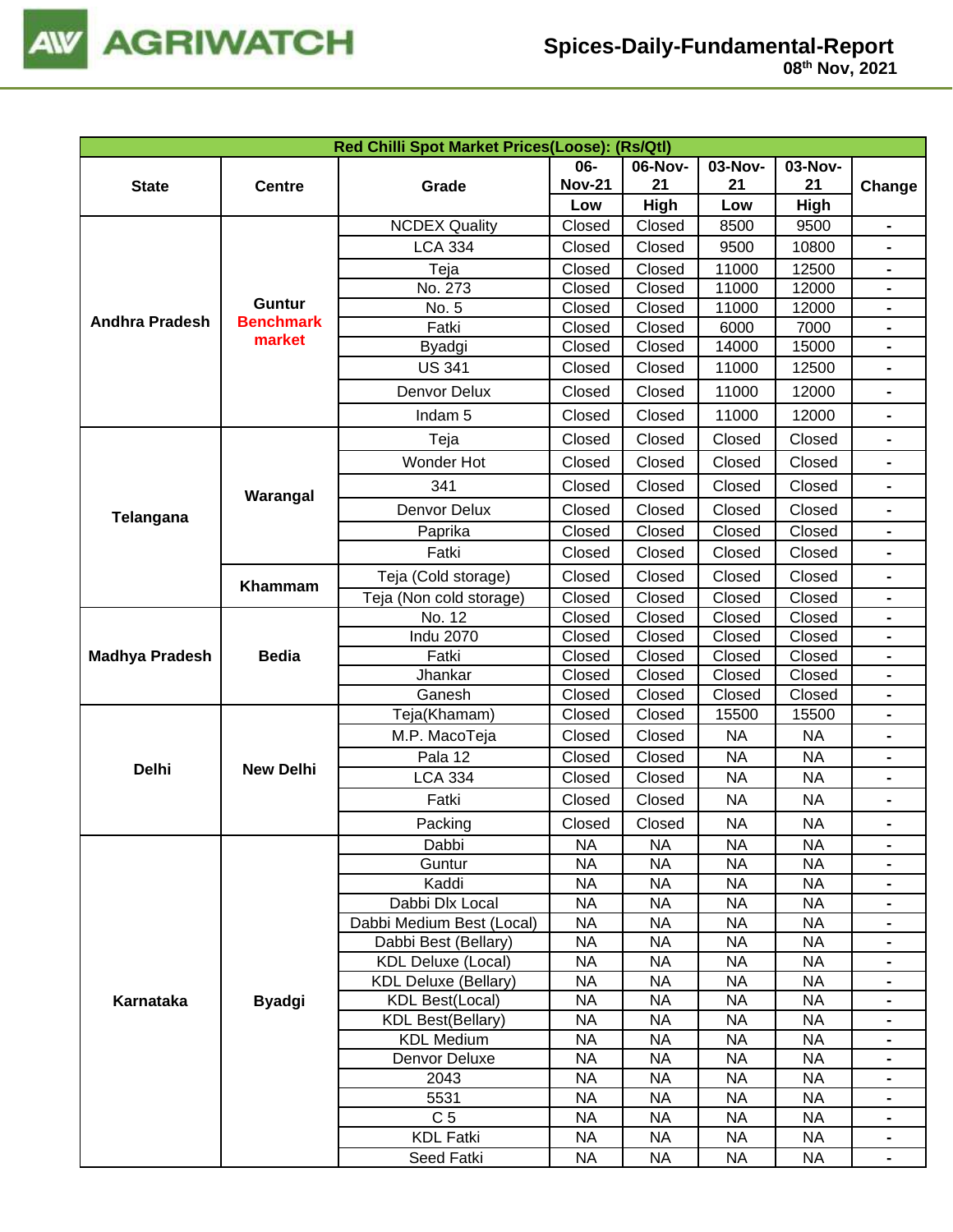

 **08 th Nov, 2021**

| Arrivals & Off-take in bags (1 bag = 45 Kg), (1 bag = 38Kgs)* |               |                               |           |           |                |  |  |  |  |
|---------------------------------------------------------------|---------------|-------------------------------|-----------|-----------|----------------|--|--|--|--|
| <b>State</b>                                                  | <b>Centre</b> | <b>Parameter</b>              | 06-Nov-21 | 03-Nov-21 | Change         |  |  |  |  |
| Andhra Pradesh                                                | <b>Guntur</b> | Arrivals                      | Closed    | 125000    | $\blacksquare$ |  |  |  |  |
|                                                               |               | Off-take                      | Closed    | 40000     |                |  |  |  |  |
|                                                               | Warangal      | Arrivals                      | Closed    | Closed    |                |  |  |  |  |
| Telangana                                                     | Khammam       | Arrivals (Cold storage) *     | Closed    | Closed    |                |  |  |  |  |
|                                                               |               | Arrivals (Non cold storage) * | Closed    | Closed    |                |  |  |  |  |
| Karnataka                                                     | <b>Byadgi</b> | Arrivals                      | NA        | <b>NA</b> | ۰              |  |  |  |  |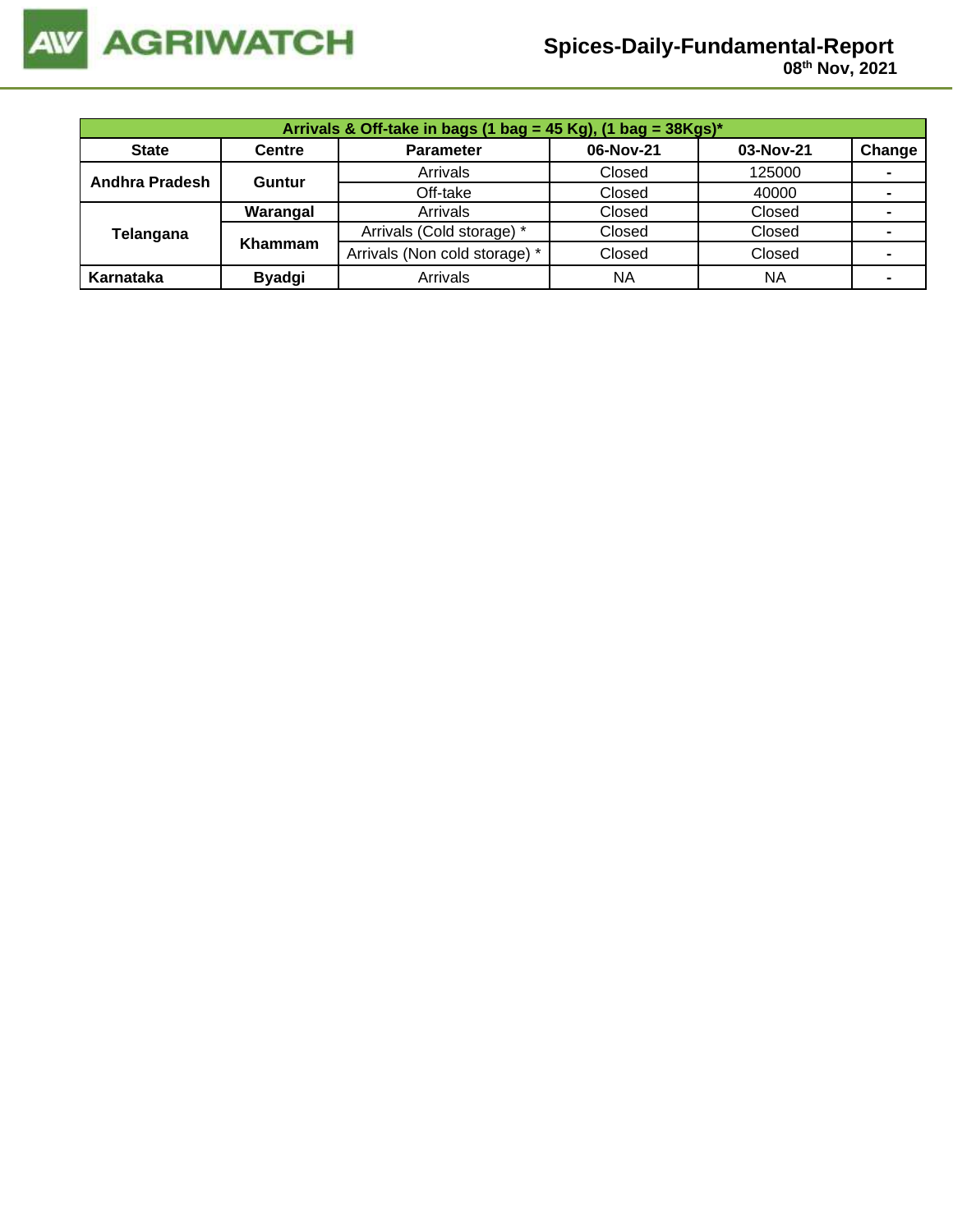

# **TURMERIC**

#### **Fundamentals: Today's Update:**

- Turmeric spot markets closed on Saturday.
- Mostly market closed due to Diwali festival, will reopen on 8<sup>th</sup> November.

- As per AP agricultural data as on 12th October, current year Turmeric sowing completed around 19,955 hectares, compared to last year 20,942 hectares. Normal in season 19,551 hectares.
- Turmeric standing crop quality reported well as of now, weather is favourable in growing regions. Agriwatch expected higher production coming year may cap on prices from higher levels.
- Currently, export demand reported lower due to increased shipping cost and some travel restriction in South Asian countries added the bearish sentiment.
- Agriwatch first advance estimates, Turmeric all India production for 2022 is estimated at 4.89 lakh MT. Last year's production was 4.46 lakh MT, up by 9.64% from last year.

|                       |                         | <b>Turmeric Spot Market Prices (Loose): (Rs/Qtl)</b> |           |           |                              |
|-----------------------|-------------------------|------------------------------------------------------|-----------|-----------|------------------------------|
| <b>State</b>          | <b>Centre</b>           | Grade                                                | 06-Nov-21 | 03-Nov-21 | Change                       |
|                       |                         | Nizam quality                                        | Closed    | Closed    |                              |
|                       | <b>Nizamabad</b>        | Double polish finger                                 | Closed    | Closed    | $\blacksquare$               |
| Telangana             | <b>Benchmark market</b> | Gattah (unpolished)                                  | Closed    | Closed    |                              |
|                       |                         | Gattah (double polished)                             | Closed    | Closed    |                              |
|                       | Warangal                | Finger                                               | Closed    | Closed    | $\blacksquare$               |
|                       |                         | Round                                                | Closed    | Closed    |                              |
|                       |                         | Finger                                               | Closed    | Closed    |                              |
|                       | Erode                   | Gattah                                               | Closed    | Closed    | $\blacksquare$               |
|                       |                         | Sellem                                               | Closed    | Closed    | $\blacksquare$               |
| <b>Tamil Nadu</b>     | Coimbatore              | <b>Bulb</b>                                          | <b>NA</b> | <b>NA</b> |                              |
|                       |                         | Finger                                               | <b>NA</b> | <b>NA</b> |                              |
|                       | <b>Salem</b>            | <b>Bulb</b>                                          | <b>NA</b> | <b>NA</b> | $\blacksquare$               |
|                       |                         | <b>NA</b><br>Finger                                  |           | <b>NA</b> |                              |
|                       |                         | <b>Bulb</b>                                          | Closed    | Closed    |                              |
| <b>Andhra Pradesh</b> | <b>Duggirala</b>        | <b>Bilty</b>                                         | Closed    | Closed    |                              |
|                       |                         | Finger                                               | Closed    | Closed    |                              |
|                       |                         | Bilty                                                | Closed    | Closed    | $\qquad \qquad \blacksquare$ |
|                       |                         | Rajpuri/Salem Finger                                 | Closed    | Closed    | $\qquad \qquad \blacksquare$ |
|                       | Sangli                  | Rajpuri Medium                                       | Closed    | Closed    |                              |
|                       |                         | DesiKadappa                                          | Closed    | Closed    |                              |
|                       |                         | Salem Powder                                         | Closed    | Closed    | $\blacksquare$               |
|                       |                         | Mini Salem                                           | Closed    | Closed    |                              |
| <b>Maharashtra</b>    | <b>Basmat</b>           | Super Salem                                          | Closed    | Closed    |                              |
|                       |                         | <b>Gattah Powder</b>                                 | Closed    | Closed    |                              |
|                       |                         | <b>Gattah Premium</b>                                | Closed    | Closed    |                              |
|                       |                         | <b>Turmeric Finger Polished</b>                      | Closed    | Closed    |                              |
|                       | <b>Nanded</b>           | <b>Turmeric Bulb Polished</b>                        | Closed    | Closed    | $\blacksquare$               |
|                       |                         | <b>Turmeric Mix</b>                                  | Closed    | Closed    |                              |
|                       |                         | Gattah                                               | 7500      | 7500      | <b>Unch</b>                  |
|                       |                         | Mini Salem                                           | 8500      | 8500      | <b>Unch</b>                  |
| <b>Delhi</b>          | <b>Delhi</b>            | <b>Finger Single Polished</b>                        | 7700      | 7700      | <b>Unch</b>                  |
|                       |                         | <b>Finger Double Polished</b>                        | 8900      | 8900      | <b>Unch</b>                  |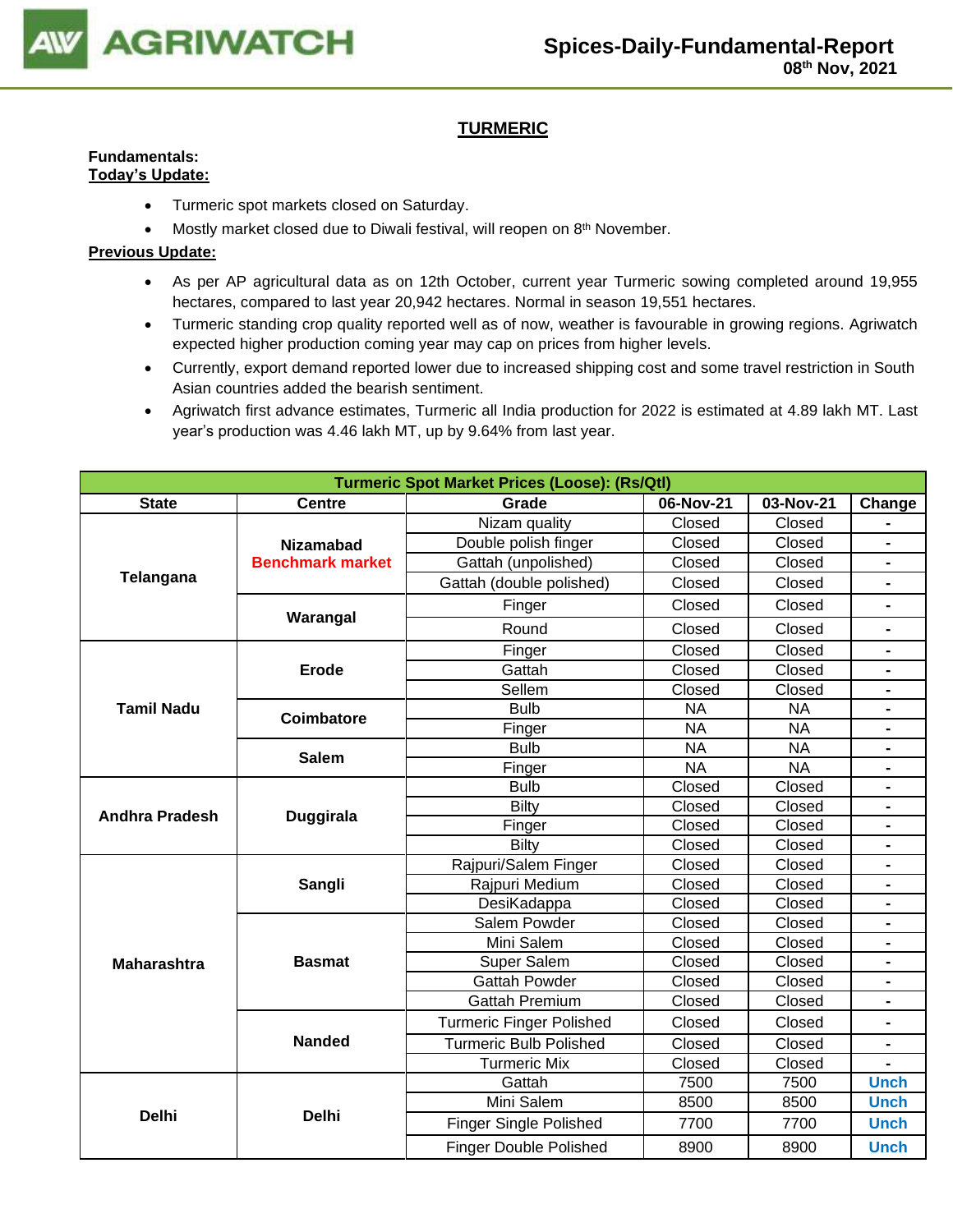

| <b>State</b>          |                  | Arrival & Off-take in bags $*(1 \text{ bag} = 75 \text{ Kg}), \#(1 \text{ bag} = 60 \text{ Kg})$ |           |           |                      |
|-----------------------|------------------|--------------------------------------------------------------------------------------------------|-----------|-----------|----------------------|
|                       | <b>Centre</b>    | <b>Parameter</b>                                                                                 | 06-Nov-21 | 03-Nov-21 | Change               |
| Telangana             | <b>Nizamabad</b> | <b>Arrival</b>                                                                                   | Closed    | Closed    |                      |
|                       |                  | Off-take                                                                                         | Closed    | Closed    |                      |
|                       | Warangal         | Arrival                                                                                          | Closed    | Closed    | $\blacksquare$       |
| <b>Tamil Nadu</b>     | Erode            | Arrival                                                                                          | Closed    | Closed    |                      |
|                       |                  | Off-take                                                                                         | Closed    | Closed    |                      |
|                       | Coimbatore       | Arrival                                                                                          | NA.       | NA        | $\blacksquare$       |
|                       | <b>Salem</b>     | Arrival*                                                                                         | <b>NA</b> | NA        |                      |
| <b>Andhra Pradesh</b> | Duggirala        | Arrival*                                                                                         | Closed    | Closed    |                      |
|                       | Sangli           | Arrival#                                                                                         | Closed    | Closed    | $\blacksquare$       |
| <b>Maharashtra</b>    | <b>Basmat</b>    | Arrival*                                                                                         | Closed    | Closed    | $\blacksquare$       |
|                       | <b>Nanded</b>    | <b>Arrival</b>                                                                                   | Closed    | Closed    |                      |
|                       |                  |                                                                                                  |           |           | <b>Arrival * Qtl</b> |

# **NCDEX-FUTURES MARKET**

| <b>Turmeric</b> |                          |               |                          |       |       |               |             |                          |           |
|-----------------|--------------------------|---------------|--------------------------|-------|-------|---------------|-------------|--------------------------|-----------|
| <b>Contract</b> | +/-\$                    | Open          | High                     | Low   | Close | <b>Volume</b> | Vol. Change | Οl                       | OI Change |
| <b>Nov-21</b>   | $\overline{\phantom{a}}$ | $\sim$ $\sim$ | $\overline{\phantom{a}}$ | $- -$ | $- -$ | $- -$         | $- -$       | $\overline{\phantom{a}}$ | $- -$     |
| <b>Dec-21</b>   | $\overline{\phantom{a}}$ | $\sim$ $\sim$ | $- -$                    | $- -$ | $- -$ | $- -$         | $- -$       | $\overline{\phantom{a}}$ | $- -$     |
| <b>Jan-22</b>   | $- -$                    | $- -$         | $- -$                    | $- -$ | $- -$ | $- -$         | $- -$       | $- -$                    | $- -$     |

| <b>Spread</b> | <b>Nov-21</b>            | <b>Dec-21</b>            | Jan-22                   |
|---------------|--------------------------|--------------------------|--------------------------|
| <b>Basis</b>  | $\sim$ $\sim$            | $\overline{\phantom{a}}$ | $- -$                    |
| <b>Nov-21</b> | $\overline{\phantom{a}}$ | $- -$                    | $\overline{\phantom{a}}$ |
| <b>Dec-21</b> | $\overline{\phantom{a}}$ | $\overline{\phantom{a}}$ | $\overline{\phantom{a}}$ |

NB: Spot prices used for spread calculation is the basis Nizamabad for Nizam grade. Basis = Spot prices– Near month futures.

#### **NCDEX- STOCK POSITION**

| <b>Stocks</b>    | <b>Demat</b> | <b>In-Process</b> | Total      |
|------------------|--------------|-------------------|------------|
|                  | 03.11.2021   | 03.11.2021        | 03.11.2021 |
| Sangli           | 1332         |                   | 1332       |
| <b>Erode</b>     | $- -$        | $\sim$ $\sim$     | $- -$      |
| <b>Nizamabad</b> | 954          |                   | 954        |
| Warangal         | $- -$        | $- -$             | $- -$      |

(**Quantity in MT)**

# **NCDEX Turmeric EED Wise Stock Position (Qty in MT) on 01st Nov, 2021**

| <b>EED</b>   | Sangli (Desi<br>Cuddapah) | <b>Sangli</b><br>(Rajapore) | <b>Nizamabad</b> | <b>Nizamabad</b><br>(Farmer Polished) | <b>Basmat</b><br>(Salem) | <b>Total</b> |
|--------------|---------------------------|-----------------------------|------------------|---------------------------------------|--------------------------|--------------|
| $10$ -Nov-21 | $\sim$ $\sim$             | 805                         | 184              | $- -$                                 | $-$                      | 989          |
| $10$ -Dec-21 | $- -$                     | 169                         | 165              | $- -$                                 | $- -$                    | 334          |
| $10$ -Jan-22 | $- -$                     | 220                         | 604              | $- -$                                 | $\sim$ $\sim$            | 824          |
| <b>Total</b> | $- -$                     | 1194                        | 953              | $\sim$                                | $\sim$                   | 2147         |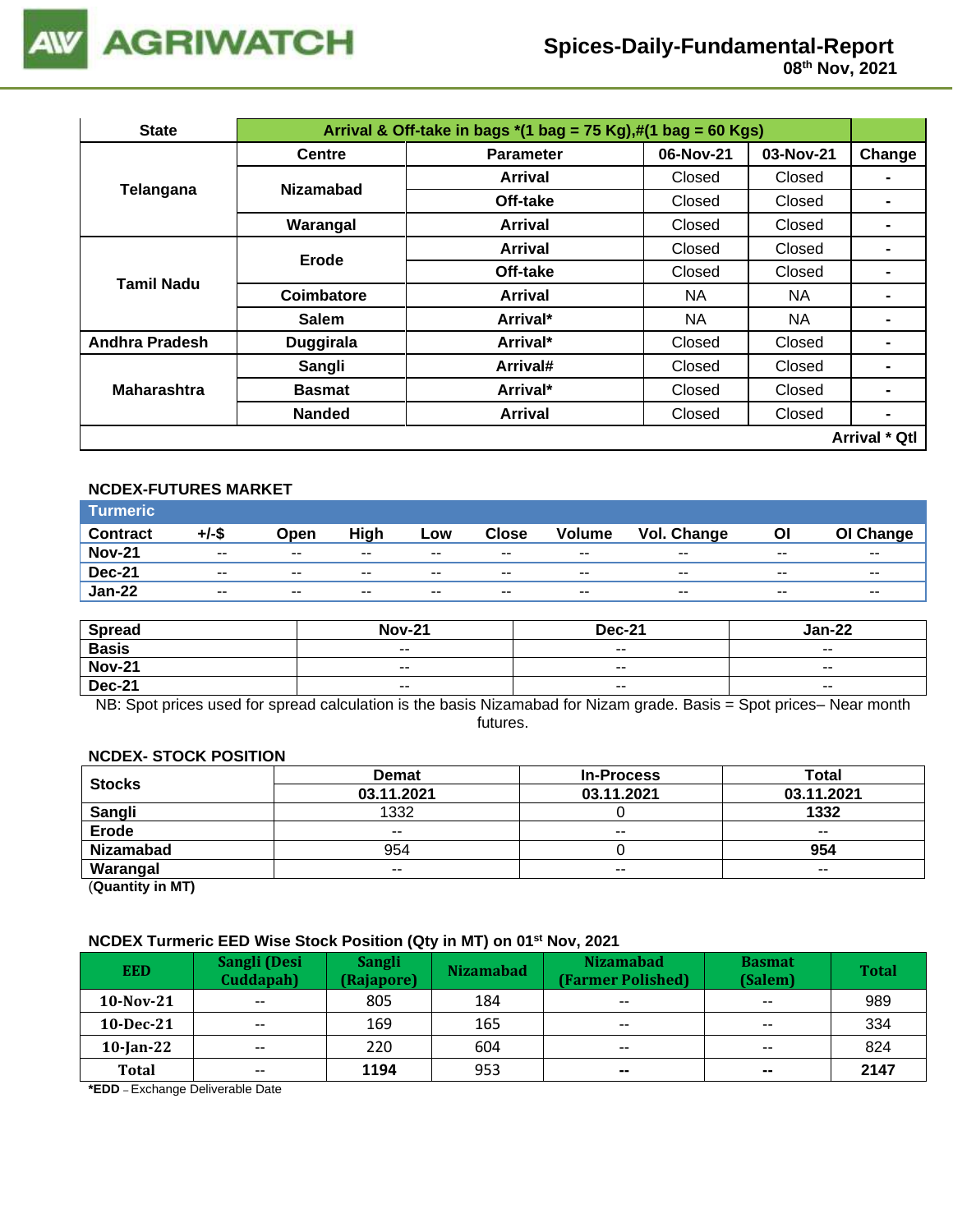

# **BLACK PEPPER**

# **Fundamentals:**

## **Today's Update:**

- Steady to weak sentiment witnessed in Black pepper spot market reported on Saturday.
- Brazil's pepper exports are increasing again due to the additional supply from the new harvest taking place.
- According to data from the Brazilian Ministry of Industry, Foreign Trade and Services (MDIC), in September, the country exported 6,018 tons of pepper, a sharp increase of 44.5% compared to August and an increase of 19.3%. compared with the same period last year.
- Generally, in the first 9 months of 2021, Brazil's pepper exports reached 61,845 tons, down 8.7% over the same period last year.

- Facing erratic climate in some areas such as Hassan, Chikkamagaluru and Kodagu, pepper growers in Karnataka state (India) are worried about a decrease in production this year. Continuous rain has increased the moisture in the soil, harming the growth of pepper plants
- Continued lower supply reported in the Kochi spot market as stockists are holding back their stocks an expectation of further higher prices in coming days.
- Due to lower supply from other producing countries in the global market, demand shifted to Indian market supported the domestic prices despite of higher production.
- Fresh domestic demand in the spot market as winter season is approaching supported the prices.
- According to trade sources, purchasing power from major import markets such as Europe, US, China, Middle East and Africa... is still very large due to the strong increase in orders in the fourth quarter to meet year-end demand.
- *Vietnam Pepper prices is expected to increase continue till the last months of the year because the pepper production of Vietnam as well as some major pepper producing countries such as Brazil and Indonesia are affected by climate change, so the annual output is expected to decrease continually.*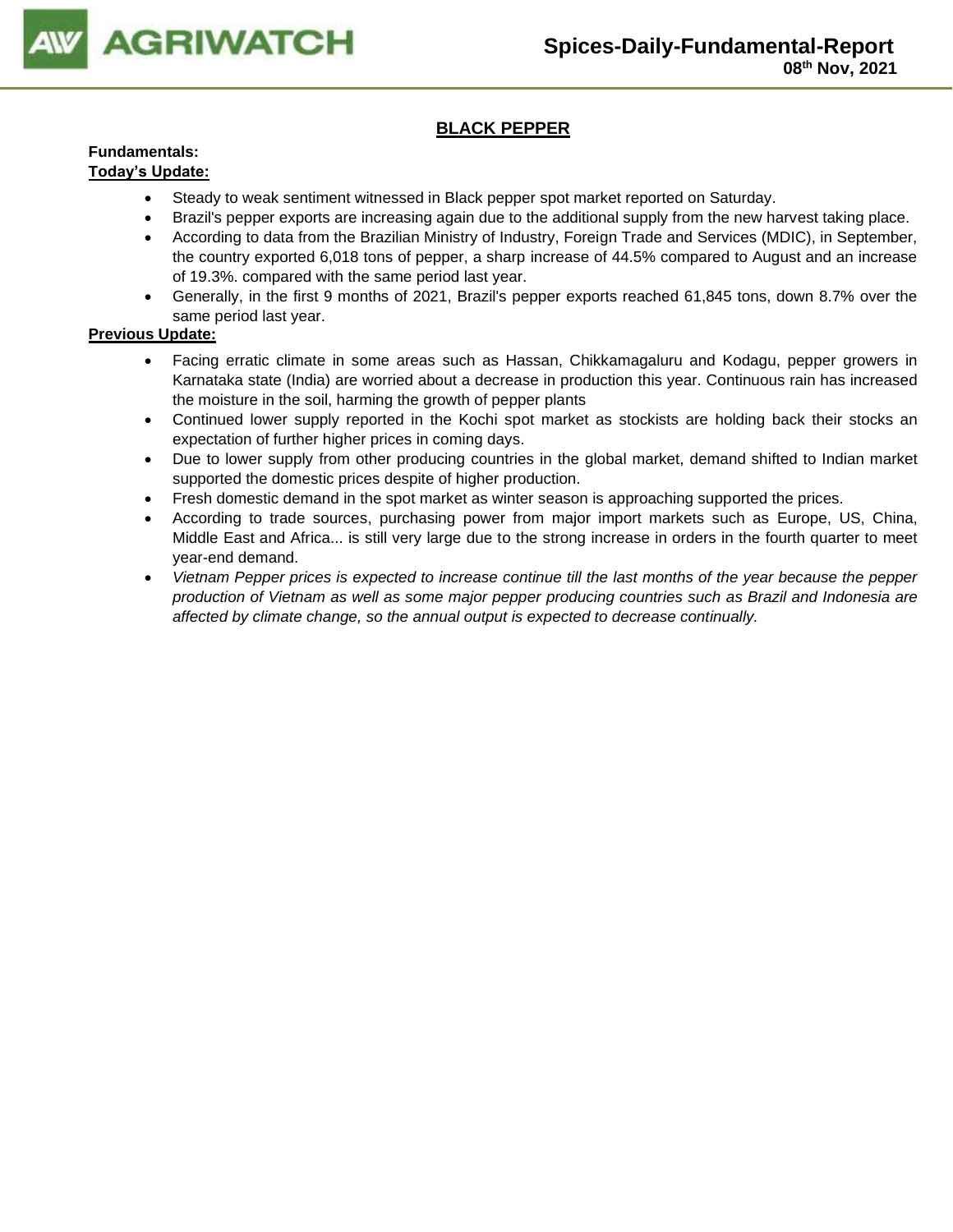

 **08 th Nov, 2021**

|                | <b>Black Pepper Spot Market Prices (Loose): (Rs/Qtl)</b> |  |                          |            |                                           |                |                                            |       |                                        |                              |
|----------------|----------------------------------------------------------|--|--------------------------|------------|-------------------------------------------|----------------|--------------------------------------------|-------|----------------------------------------|------------------------------|
| <b>State</b>   |                                                          |  | <b>Centre</b>            |            | Grade                                     | 06-Nov-21      |                                            |       | 03-Nov-21                              | Change                       |
|                |                                                          |  | Kochi                    |            | Ungarbled                                 |                | 46000                                      |       | 46200                                  | $-200$                       |
| Kerala         |                                                          |  | <b>Benchmark market</b>  |            | Garbled                                   |                | 48000                                      |       | 48200                                  | $-200$                       |
| Karnataka      |                                                          |  | Chikkamagaluru           |            | Ungarbled                                 |                | Closed                                     |       | Closed                                 |                              |
|                |                                                          |  |                          | Unpolished |                                           | 52500          |                                            | 52500 | <b>Unch</b>                            |                              |
| <b>Delhi</b>   |                                                          |  | <b>New Delhi</b>         |            | Number 11.5                               |                | 55000                                      |       | 55000                                  | <b>Unch</b>                  |
|                |                                                          |  |                          |            |                                           |                | <b>Arrivals &amp; Off-take in Tons</b>     |       |                                        |                              |
| <b>State</b>   |                                                          |  | <b>Centre</b>            |            | <b>Parameter</b>                          |                | 06-Nov-21                                  |       | 03-Nov-21                              | Change                       |
|                |                                                          |  |                          | Arrivals   |                                           | $\overline{2}$ |                                            | 17    | $-15$                                  |                              |
| Kerala         |                                                          |  | Kochi                    |            |                                           | Off-take       | $\overline{2}$                             |       | 17                                     | $-15$                        |
|                |                                                          |  |                          |            | <b>Black Pepper FOB Prices (USD/MT)</b>   |                |                                            |       |                                        |                              |
| Date           | <b>Brazil</b><br><b>ASTA 570</b>                         |  | ex Kochi<br>(India) ASTA |            | Lampung<br>(Indonesia)<br><b>ASTA 570</b> |                | Kuching (Sarawak,<br><b>Malaysia) ASTA</b> |       | <b>Ho Chi Minh</b><br>(Vietnam) 500g/l | Ho Chi<br><b>Minh 550g/l</b> |
| 26-10-21       | 4200                                                     |  | 6018                     |            | 4397                                      |                | 5200                                       |       | 4390                                   | 4490                         |
| 27-10-21       | 4200                                                     |  | 6145                     |            | 4391                                      |                | 5200                                       | 4390  |                                        | 4490                         |
| 28-10-21       | 4200                                                     |  | 6311                     |            | 4387                                      |                | 5200                                       |       | 4390                                   | 4490                         |
| 29-10-21       | 4200                                                     |  | 6400                     |            | 4395                                      |                | 5200                                       |       | 4390                                   | 4490                         |
| $01 - 11 - 21$ | 4300                                                     |  | 6468                     |            | 4416                                      |                | 5200                                       |       | 4390                                   | 4490                         |
| $02 - 11 - 21$ | 4300                                                     |  | 6484                     |            | 4408                                      |                | 5200                                       |       | 4390                                   | 4490                         |
| 03-11-21       | 4300                                                     |  |                          |            | 4395                                      |                | 5200                                       |       | 4290                                   | 4390                         |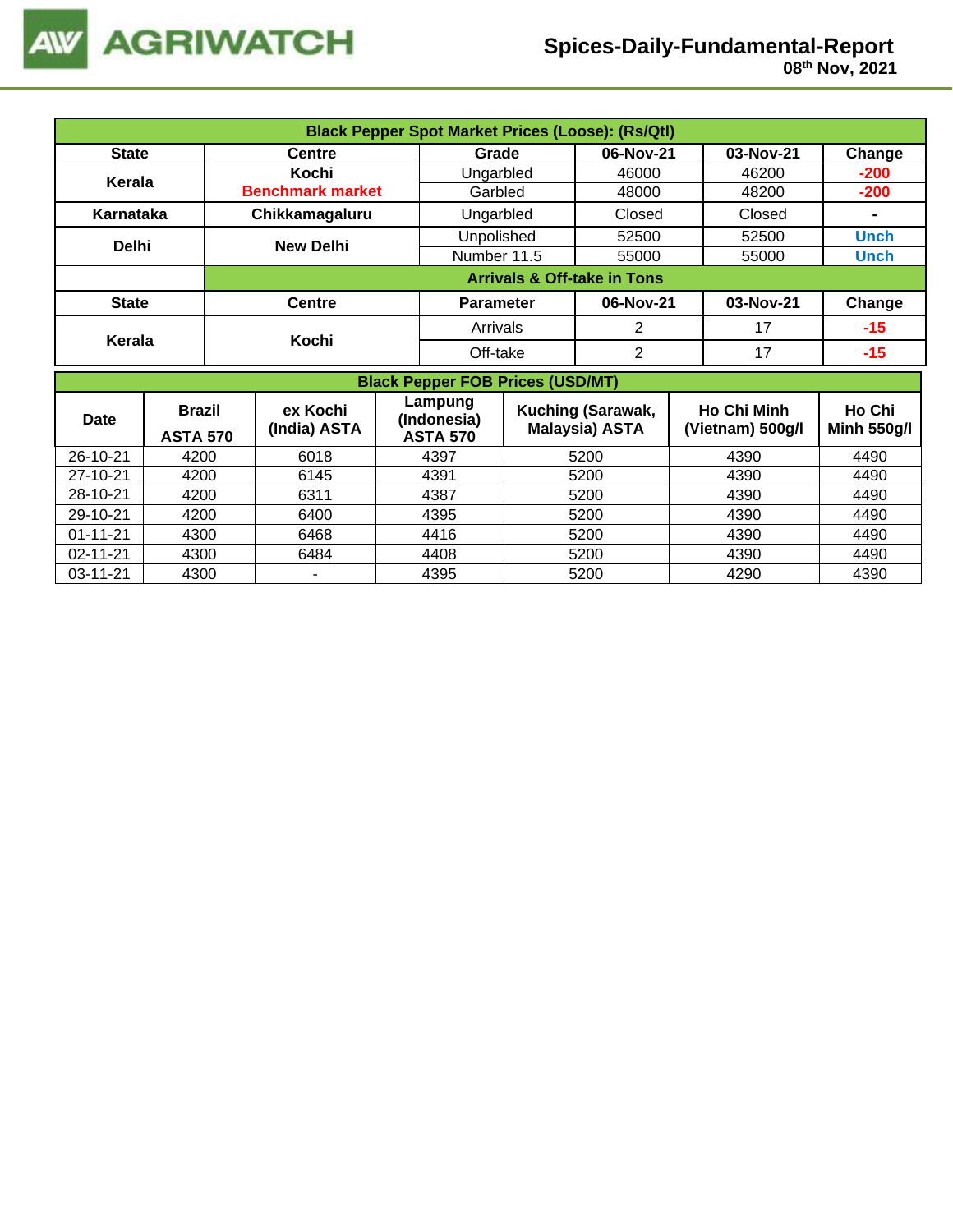

# **JEERA (CUMIN SEED)**

### **Fundamentals: Today's Update:**

- Steady sentiment witnessed in Jeera Unjha spot market on Saturday. Mostly market closed due to Diwali festival, will reopen on 8<sup>th</sup> November.
- As festive demand started buyers reported active from lower prices level.

- Due to good rainfall in jeera growing regions in Gujarat on time sowing expected, which likely to start from last week of October. Market participants are expecting lower sowing area as jeera prices are lower compared to other competitive crop like Coriander, Ajwain, Fennel etc.
- Farmers and stockists are only interested to releasing their produce at higher prices level.
- Current year Jeera sowing area may shift towards Soybean, Groundnut, Coriander, Ajwain, Fennel due to higher prices, sowing will start from October mid-week.
- *As per the Agriwatch production estimate, Jeera production for 2021-22 (marketing period) is estimated at 391,801 MT (around 71 lakh bags each of 55 kg) compared to last year's 451,451 MT (82 lakh bags).*

|              |                          | Jeera (Cumin Seed) Spot Market Prices (Loose): (Rs/Qtl) |           |           |                          |
|--------------|--------------------------|---------------------------------------------------------|-----------|-----------|--------------------------|
| <b>State</b> | <b>Centre</b>            | Grade                                                   | 06-Nov-21 | 03-Nov-21 | Change                   |
|              | Unjha                    | Local                                                   | Closed    | Closed    |                          |
|              | <b>Benchmark market</b>  | <b>NCDEX Quality</b>                                    | Closed    | Closed    |                          |
|              |                          | Poojari type /Machine Cut                               | Closed    | Closed    | $\blacksquare$           |
|              |                          | 1% Singapore                                            | Closed    | Closed    | Ξ.                       |
|              | <b>Mundra Port (FoR)</b> | 2% Singapore                                            | Closed    | Closed    | $\blacksquare$           |
| Gujarat      |                          | 1 % European                                            | Closed    | Closed    |                          |
|              |                          | 2% European                                             | Closed    | Closed    | $\blacksquare$           |
|              | Rajkot                   | Local                                                   | Closed    | Closed    | $\blacksquare$           |
|              | Patan                    | Local                                                   | Closed    | Closed    | Ξ.                       |
|              | <b>Dhrol</b>             | Local                                                   | Closed    | Closed    | $\blacksquare$           |
|              | Gondal                   | Local                                                   | Closed    | Closed    | $\blacksquare$           |
|              | Jodhpur                  | Local                                                   | Closed    | Closed    | $\overline{\phantom{0}}$ |
| Rajasthan    | <b>Merta City</b>        | Local                                                   | Closed    | Closed    | $\blacksquare$           |
|              | <b>Nagaur</b>            | Local                                                   | Closed    | Closed    |                          |
|              | Anandpur Kalu            | Local                                                   | Closed    | Closed    |                          |
| <b>Delhi</b> | <b>New Delhi</b>         | Ganesh                                                  | 15500     | 15500     | <b>Unch</b>              |
|              |                          | Poojari type / Machine Cut                              | 16500     | 16500     | <b>Unch</b>              |
|              |                          | Arrival & Off-take in bags (1 bag = 55 kg)              |           |           |                          |
| <b>State</b> | <b>Centre</b>            | <b>Parameter</b>                                        | 06-Nov-21 | 03-Nov-21 | Change                   |
|              |                          | Arrival                                                 | Closed    | Closed    |                          |
|              | Unjha                    | Off-take                                                | Closed    | Closed    |                          |
| Gujarat      | Rajkot                   | Arrival*                                                | Closed    | Closed    | $\blacksquare$           |
|              | Patan                    | Arrival*                                                | Closed    | Closed    | Ξ.                       |
|              | <b>Dhrol</b>             | Arrival*                                                | Closed    | Closed    | $\blacksquare$           |
|              | Gondal                   | Arrival                                                 | Closed    | Closed    | $\blacksquare$           |
|              | Jodhpur                  | Arrival                                                 | Closed    | Closed    | Ξ.                       |
|              | <b>Merta City</b>        | Arrival                                                 | Closed    | Closed    | Ξ.                       |
| Rajasthan    | <b>Nagaur</b>            | Arrival                                                 | Closed    | Closed    |                          |
|              | <b>Anandpur Kalu</b>     | Arrival                                                 | Closed    | Closed    |                          |
|              |                          |                                                         |           |           | Arrival * Qtl            |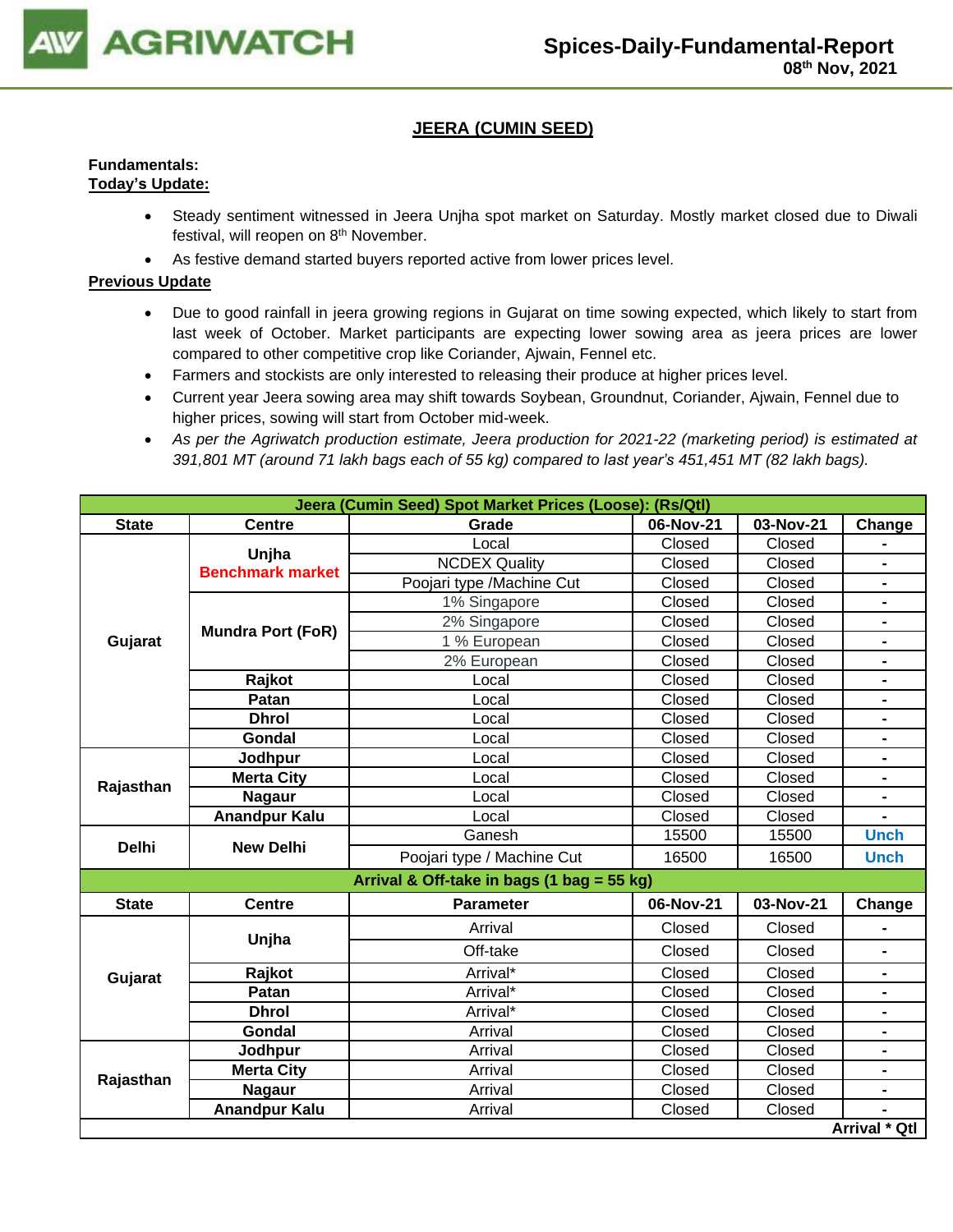

# **NCDEX-FUTURES MARKET**

| Jeera (Cumin Seed) |                          |               |       |       |              |                          |             |       |           |  |
|--------------------|--------------------------|---------------|-------|-------|--------------|--------------------------|-------------|-------|-----------|--|
| <b>Contract</b>    | $+/-$ \$                 | Open          | High  | Low   | <b>Close</b> | <b>Volume</b>            | Vol. Change | ΟI    | OI Change |  |
| <b>Nov-21</b>      | $\sim$ $\sim$            | $- -$         | $- -$ | $- -$ | $- -$        | $- -$                    | $- -$       | $- -$ | $- -$     |  |
| <b>Dec-21</b>      | $- -$                    | $\sim$ $\sim$ | $- -$ | $- -$ | $- -$        | $\overline{\phantom{a}}$ | $- -$       | $- -$ | $- -$     |  |
| <b>Jan-22</b>      | $\overline{\phantom{a}}$ | $\sim$ $\sim$ | $- -$ | $- -$ | $- -$        | $\overline{\phantom{a}}$ | $- -$       | $- -$ | $- -$     |  |

| <b>Spread</b> | <b>Nov-21</b> | <b>Dec-21</b>            | Jan-22                   |
|---------------|---------------|--------------------------|--------------------------|
| <b>Basis</b>  | $- -$         | $- -$                    | $- -$                    |
| <b>Nov-21</b> | $- -$         | $\sim$ $\sim$            | $- -$                    |
| <b>Dec-21</b> | $- -$         | $\overline{\phantom{a}}$ | $\overline{\phantom{a}}$ |

NB: Spread was done by taking Spot prices at Unjha or NCDEX Quality. Basis = Spot prices– Near month futures.

#### **NCDEX- STOCK POSITION**

|               | Demat      | <b>In-Process</b> | Total      |  |
|---------------|------------|-------------------|------------|--|
| <b>Stocks</b> | 03.11.2021 | 03.11.2021        | 03.11.2021 |  |
| Jodhpur       | $- -$      | $- -$             | $- -$      |  |
| Unjha         | 3817       | 819               | 4636       |  |

(**Quantity in MT)**

# **NCDEX Jeera (Cumin Seed) EED Wise Stock Position Qty in MT on 01st Nov, 2021**

| <b>EED</b>   | <b>Jodhpur</b> | Unjha | <b>Total</b> |
|--------------|----------------|-------|--------------|
| 10-Nov-21    | $\sim$ $\sim$  | 263   | 263          |
| 10-Dec-21    | $- -$          | 177   | 177          |
| 10-Jan-22    | $- -$          | 48    | 48           |
| 10-Feb-22    | $- -$          | 3356  | 3356         |
| <b>Total</b> | $- -$          | 3844  | 3844         |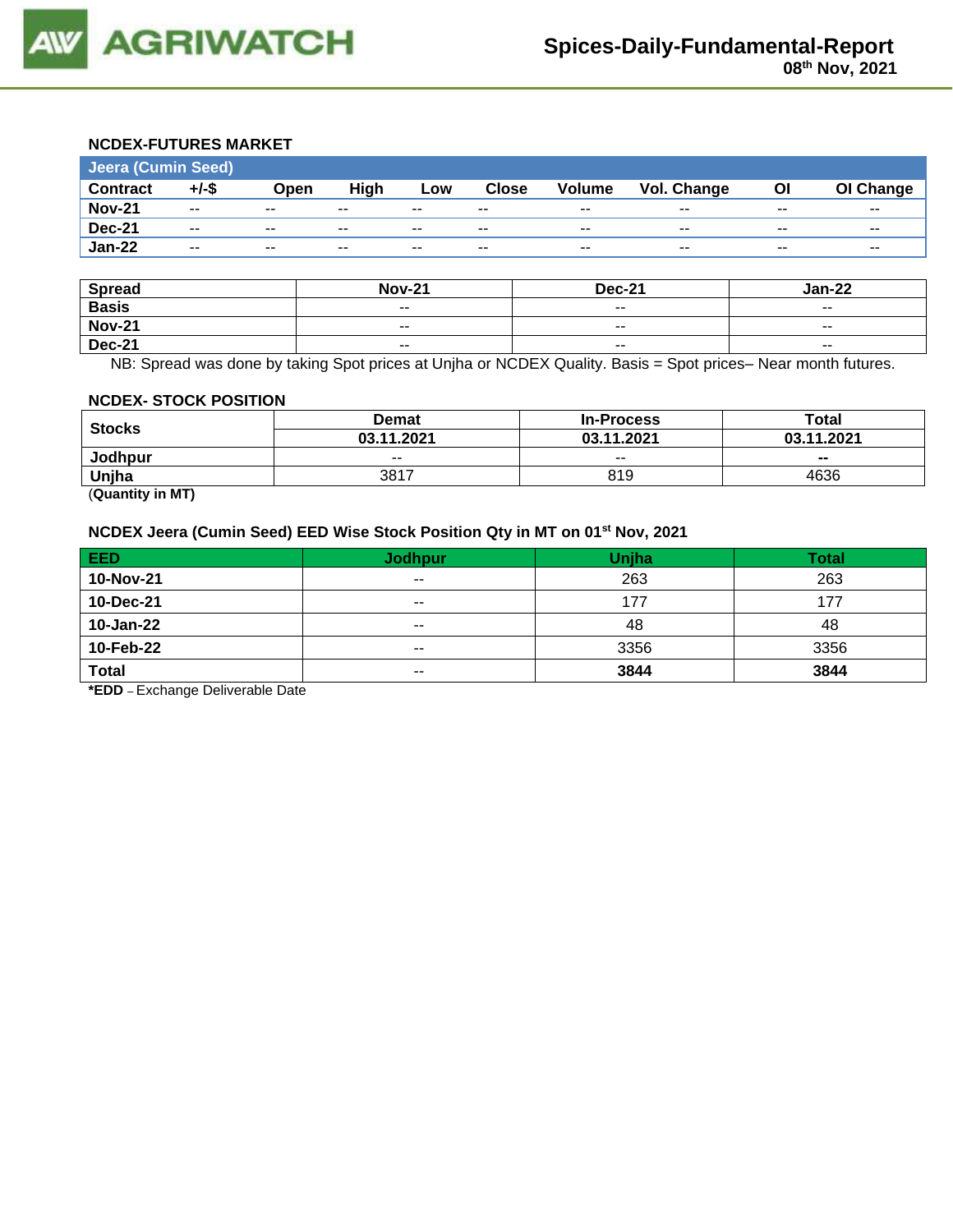

# **CARDAMOM**

### **Fundamentals**

### **Today's Update:**

• Steady sentiment witnessed in Cardamom spot market on Saturday.

- *Due to recent flood in Kerala growing regions like Idukki affected the Cardamom plants. As per trade sources, around 10% crop loss reported till now.*
- Second round picking activity is going on in Kerala growing regions, it will finish till October end. Third round picking activity likely to start from November first week.
- India's production for the coming marketing year 2021-22 (already started from August) expected better around 30,000 MT also put the cap on prices.
- Cardamom planters were received higher prices last two years, therefore, they are taking care of their plants and favourable weather condition, is the main reason for expecting good crop in the coming year.
- As we expected earlier, the new Cardamom supply pressurizes the prices from higher levels due to increased production.
- Agriwatch estimates for 2020-21, India's Cardamom production would be around 22,000 23,000 MT, due to favourable weather conditions. Last year it was 19,000 – 20,000 MT.

| <b>Small Cardamom Spot Market Prices (Loose): (Rs/Kg)</b> |                                            |                  |           |           |                |  |  |  |
|-----------------------------------------------------------|--------------------------------------------|------------------|-----------|-----------|----------------|--|--|--|
| <b>State</b>                                              | <b>Auction Price</b>                       |                  | 06-Nov-21 | 03-Nov-21 | Change         |  |  |  |
| Kerala                                                    | <b>Kumily</b>                              | <b>Max price</b> | NA        | NA        |                |  |  |  |
|                                                           | <b>Benchmark market</b>                    | Avg. Price       | <b>NA</b> | NA        | $\blacksquare$ |  |  |  |
|                                                           |                                            | <b>Medium</b>    | 1000      | 1000      | <b>Unch</b>    |  |  |  |
|                                                           |                                            | 6.5 (Bold)       | 1100      | 1100      | <b>Unch</b>    |  |  |  |
| <b>Delhi</b>                                              | <b>New Delhi</b>                           | 7 (Bold)         | 1200      | 1200      | <b>Unch</b>    |  |  |  |
|                                                           |                                            | 7.5 (Bold)       | 1400      | 1400      | <b>Unch</b>    |  |  |  |
|                                                           |                                            | 8 (Bold)         | 1600      | 1600      | <b>Unch</b>    |  |  |  |
|                                                           | Large Cardamom Spot Market Prices: (Rs/Kg) |                  |           |           |                |  |  |  |
|                                                           | Singtam                                    | <b>Badadana</b>  | NA        | NA        | $\blacksquare$ |  |  |  |
|                                                           | Singtam                                    | Chotadana        | NA        | NA        | $\blacksquare$ |  |  |  |
| <b>Sikkim</b>                                             | Gangtok                                    | <b>Badadana</b>  | NA        | <b>NA</b> | $\blacksquare$ |  |  |  |
|                                                           | Gangtok                                    | Chotadana        | NA        | NA        | $\blacksquare$ |  |  |  |
|                                                           | <b>Siliguri</b>                            | <b>Badadana</b>  | <b>NA</b> | <b>NA</b> | $\blacksquare$ |  |  |  |
| <b>West Bengal</b>                                        | <b>Siliguri</b>                            | Chotadana        | <b>NA</b> | <b>NA</b> | $\blacksquare$ |  |  |  |
| <b>Arrival &amp; Off-take in Kg</b>                       |                                            |                  |           |           |                |  |  |  |
| <b>State</b>                                              | <b>Parameter</b>                           | <b>Centre</b>    | 06-Nov-21 | 03-Nov-21 | Change         |  |  |  |
| Kerala                                                    |                                            | <b>Arrivals</b>  | NA        | NA.       | -              |  |  |  |
|                                                           | <b>Kumily</b>                              | Off-take         | <b>NA</b> | <b>NA</b> |                |  |  |  |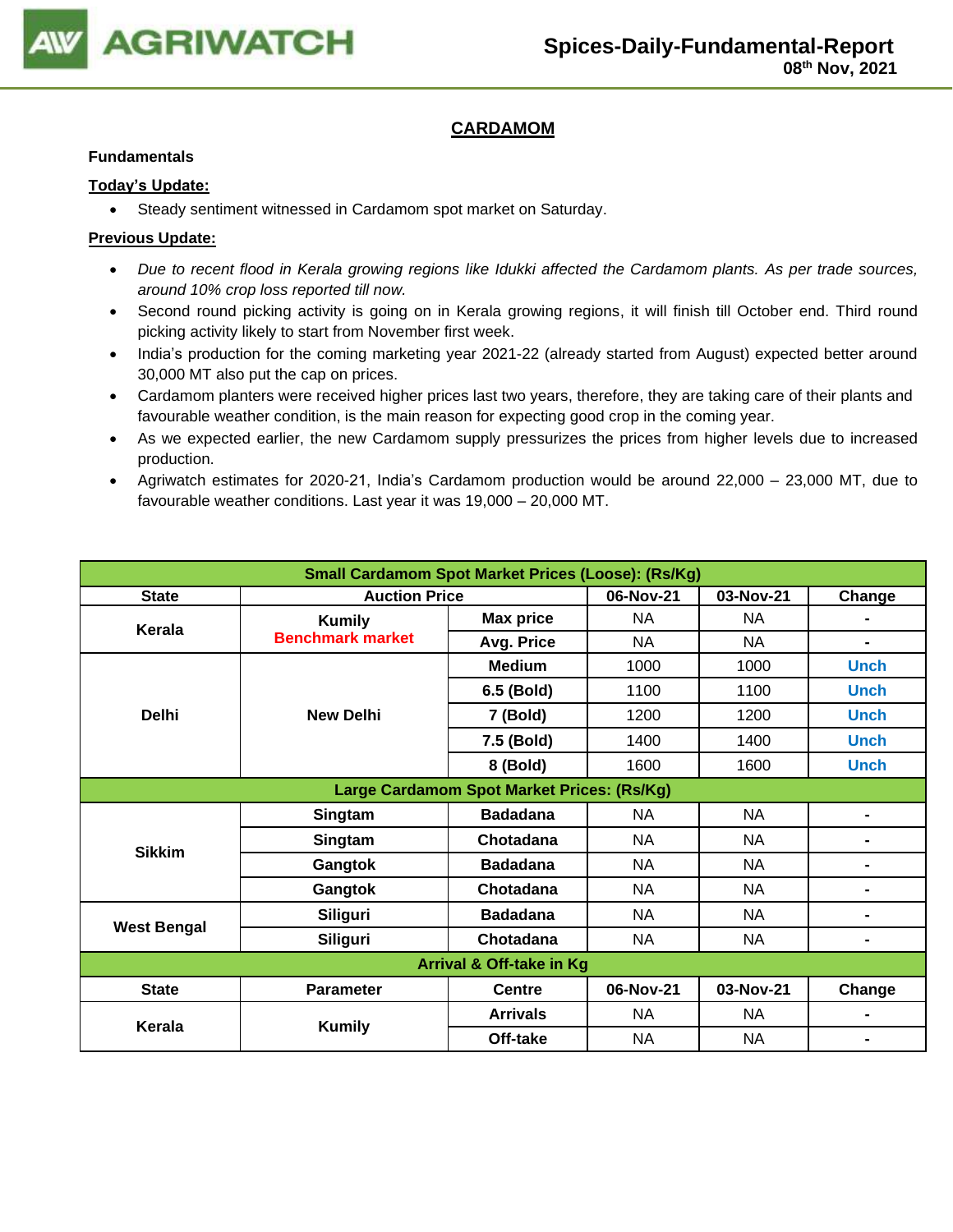

## **MCX-FUTURES MARKET**

| <b>Cardamom</b> |                          |                          |       |                          |              |                          |             |                          |                          |
|-----------------|--------------------------|--------------------------|-------|--------------------------|--------------|--------------------------|-------------|--------------------------|--------------------------|
| <b>Contract</b> | +/-\$                    | Open                     | High  | Low                      | <b>Close</b> | <b>Volume</b>            | Vol. Change | OI                       | OI Change                |
| <b>Nov-21</b>   | $- -$                    | $\sim$ $\sim$            | $- -$ | $- -$                    | $- -$        | $- -$                    | $- -$       | $- -$                    | $\overline{\phantom{a}}$ |
| <b>Dec-21</b>   | $\overline{\phantom{a}}$ | $\overline{\phantom{a}}$ | $- -$ | $\overline{\phantom{a}}$ | $-$          | $\overline{\phantom{a}}$ | $- -$       | $\overline{\phantom{a}}$ | $\overline{\phantom{a}}$ |
| <b>Jan-22</b>   | $- -$                    | $- -$                    | $- -$ | $- -$                    | $- -$        | $- -$                    | $- -$       | $\overline{\phantom{a}}$ | $\overline{\phantom{a}}$ |

| <b>Spread</b> | <b>Nov-21</b>                                  | <b>Dec-21</b>            | <b>Jan-22</b>            |
|---------------|------------------------------------------------|--------------------------|--------------------------|
| <b>Basis</b>  | $\hspace{0.1mm}-\hspace{0.1mm}-\hspace{0.1mm}$ | $\overline{\phantom{a}}$ | $\overline{\phantom{a}}$ |
| <b>Nov-21</b> | $-$                                            | $- -$                    | $\overline{\phantom{a}}$ |
| <b>Dec-21</b> | $\overline{\phantom{a}}$                       | $-$                      | $\overline{\phantom{a}}$ |

NB: Spread was done by taking Spot prices of Average quality prices. Basis = Spot prices– Near month futures.

#### **MCX- STOCK POSITION**

| <b>Stocks</b> | <b>Demat</b>             | <b>In-Process</b>        | Total                    |  |
|---------------|--------------------------|--------------------------|--------------------------|--|
|               | 03.11.2021               | 03.11.2021               | 03.11.2021               |  |
| Vandanmedu    | $\overline{\phantom{0}}$ | $\overline{\phantom{0}}$ | $\overline{\phantom{0}}$ |  |
| T.N.(Bodi)    | $- -$                    | $-$                      | $- -$                    |  |
|               |                          |                          |                          |  |

(**Quantity in MT)**

# **MCX Cardamom EED Wise Stock Position Qty in MT on 01st Nov, 2021**

| ccn            | Vandanmedu | <b><i>PERS</i></b> | -<br>Гоtal    |
|----------------|------------|--------------------|---------------|
| $\blacksquare$ | --         | --                 | $- -$         |
| $\blacksquare$ | $- -$      | $- -$              | $\sim$ $\sim$ |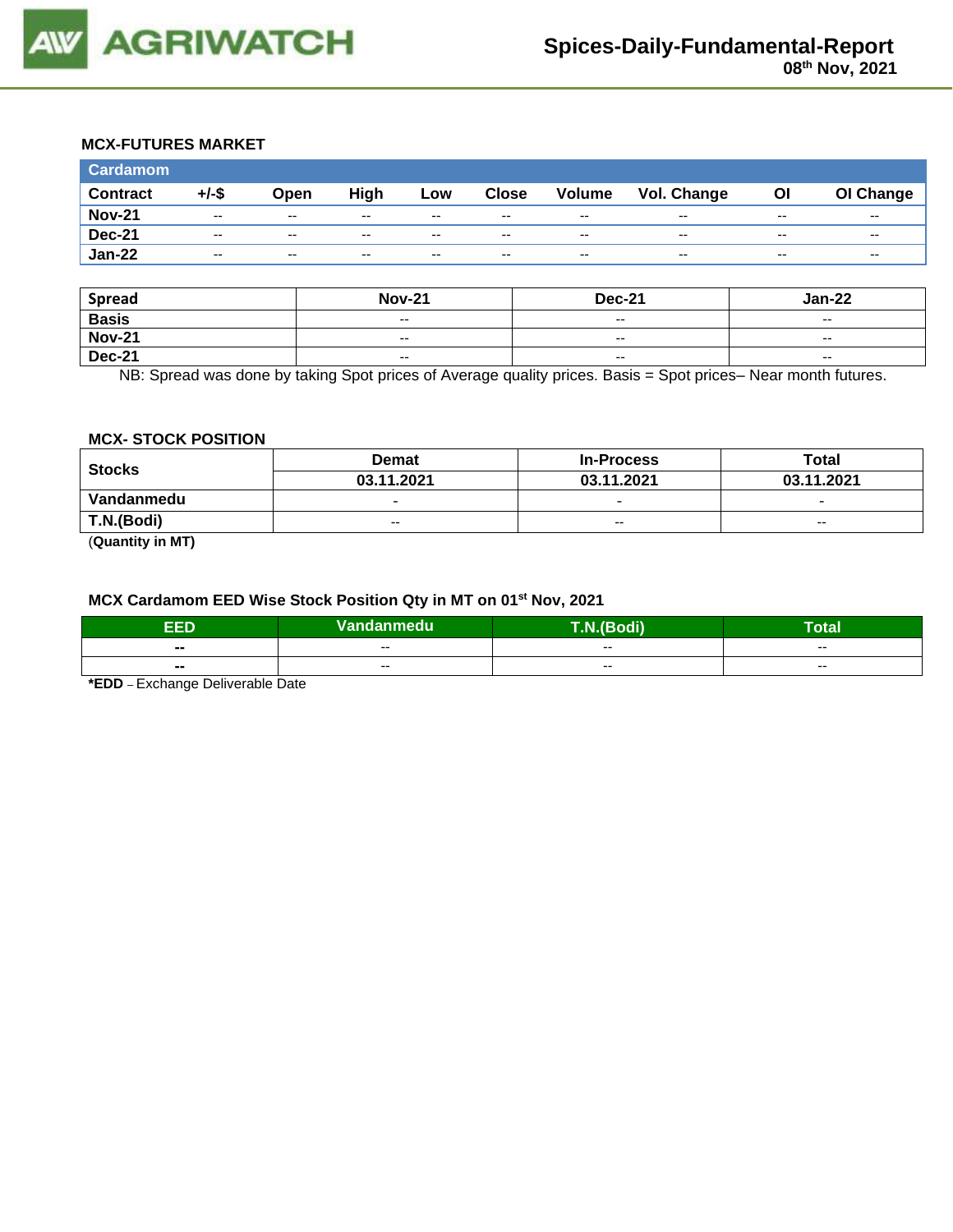

# **CORIANDER SEED**

# **Fundamentals:**

# **Today's Update:**

- Coriander spot market closed due to Diwali festival, will reopen on  $8<sup>th</sup>$  November.
- Current year, Coriander sowing slowly started in Rajasthan, MP and Gujarat growing regions, as of now 3 to 5% sowing completed.

- As we expected buyers are active from lower prices level as festival season started.
- Currently, Coriander prices are traded higher compared to last year may attract farmers to go for an increase in sowing area, however, it will be clearer after sowing will start from October last week.
- Farmers want to release their produce at higher prices only.
- Buyers from consumer center like Bihar, UP are active in the spot market mainly in Gondal, Kota, Ramganj etc. mandi due to good quality.
- Agriwatch estimates lower ending stocks for 2021-22 (marketing year) likely to support Coriander prices in the coming days.
- As per Agriwatch production estimate, Coriander production for 2021-22 (marketing year) is estimated at 342,435 MT (85 lakh bags) compared to last year's  $352,316$  MT (88 lakh bags, 1 bag = 40 kg).

| <b>Coriander Spot Market Prices (Loose): (Rs/Qtl)</b> |                          |               |           |           |                              |  |  |
|-------------------------------------------------------|--------------------------|---------------|-----------|-----------|------------------------------|--|--|
| <b>State</b>                                          | <b>Centre</b>            | Grade (New)   | 06-Nov-21 | 03-Nov-21 | Change                       |  |  |
|                                                       |                          | Eagle         | Closed    | Closed    |                              |  |  |
|                                                       | Kota<br><b>Benchmark</b> | Eagle(Split)  | Closed    | Closed    | $\blacksquare$               |  |  |
|                                                       | market                   | Badami        | Closed    | Closed    | $\qquad \qquad \blacksquare$ |  |  |
|                                                       |                          | Badami(Split) | Closed    | Closed    | $\qquad \qquad \blacksquare$ |  |  |
|                                                       |                          | Eagle         | Closed    | Closed    | $\blacksquare$               |  |  |
|                                                       |                          | Eagle(Split)  | Closed    | Closed    | $\blacksquare$               |  |  |
|                                                       | Ramganj                  | Badami        | Closed    | Closed    | $\blacksquare$               |  |  |
| Rajasthan                                             |                          | Badami(Split) | Closed    | Closed    | $\blacksquare$               |  |  |
|                                                       |                          | Scooter       | Closed    | Closed    | $\qquad \qquad \blacksquare$ |  |  |
|                                                       |                          | Eagle         | Closed    | Closed    | $\blacksquare$               |  |  |
|                                                       | <b>Baran</b>             | Badami        | Closed    | Closed    | $\qquad \qquad \blacksquare$ |  |  |
|                                                       |                          | Eagle         | Closed    | Closed    | $\blacksquare$               |  |  |
|                                                       | <b>Bhawani</b>           | Badami        | Closed    | Closed    | $\blacksquare$               |  |  |
|                                                       |                          | Scooter       | Closed    | Closed    |                              |  |  |
|                                                       |                          | Double Paroot | Closed    | Closed    | $\blacksquare$               |  |  |
|                                                       |                          | Badami        | Closed    | Closed    | $\blacksquare$               |  |  |
|                                                       | Guna                     | Eagle         | Closed    | Closed    | $\blacksquare$               |  |  |
| <b>Madhya Pradesh</b>                                 |                          | Scooter       | Closed    | Closed    | $\blacksquare$               |  |  |
|                                                       |                          | Badami        | Closed    | Closed    | $\qquad \qquad \blacksquare$ |  |  |
|                                                       | <b>Neemuch</b>           | Eagle         | Closed    | Closed    | $\blacksquare$               |  |  |
|                                                       |                          | Scooter       | Closed    | Closed    | $\blacksquare$               |  |  |
| Gujarat                                               | Gondal                   | Badami        | Closed    | Closed    | $\blacksquare$               |  |  |
|                                                       |                          | Eagle         | Closed    | Closed    | $\blacksquare$               |  |  |
|                                                       |                          | Eagle (Dal)   | <b>NR</b> | <b>NR</b> | $\blacksquare$               |  |  |
| <b>Delhi</b>                                          | Khari Baoli<br>(Delhi)   | Eagle         | <b>NR</b> | NR.       | $\blacksquare$               |  |  |
|                                                       |                          | Scooter       | <b>NR</b> | <b>NR</b> | $\blacksquare$               |  |  |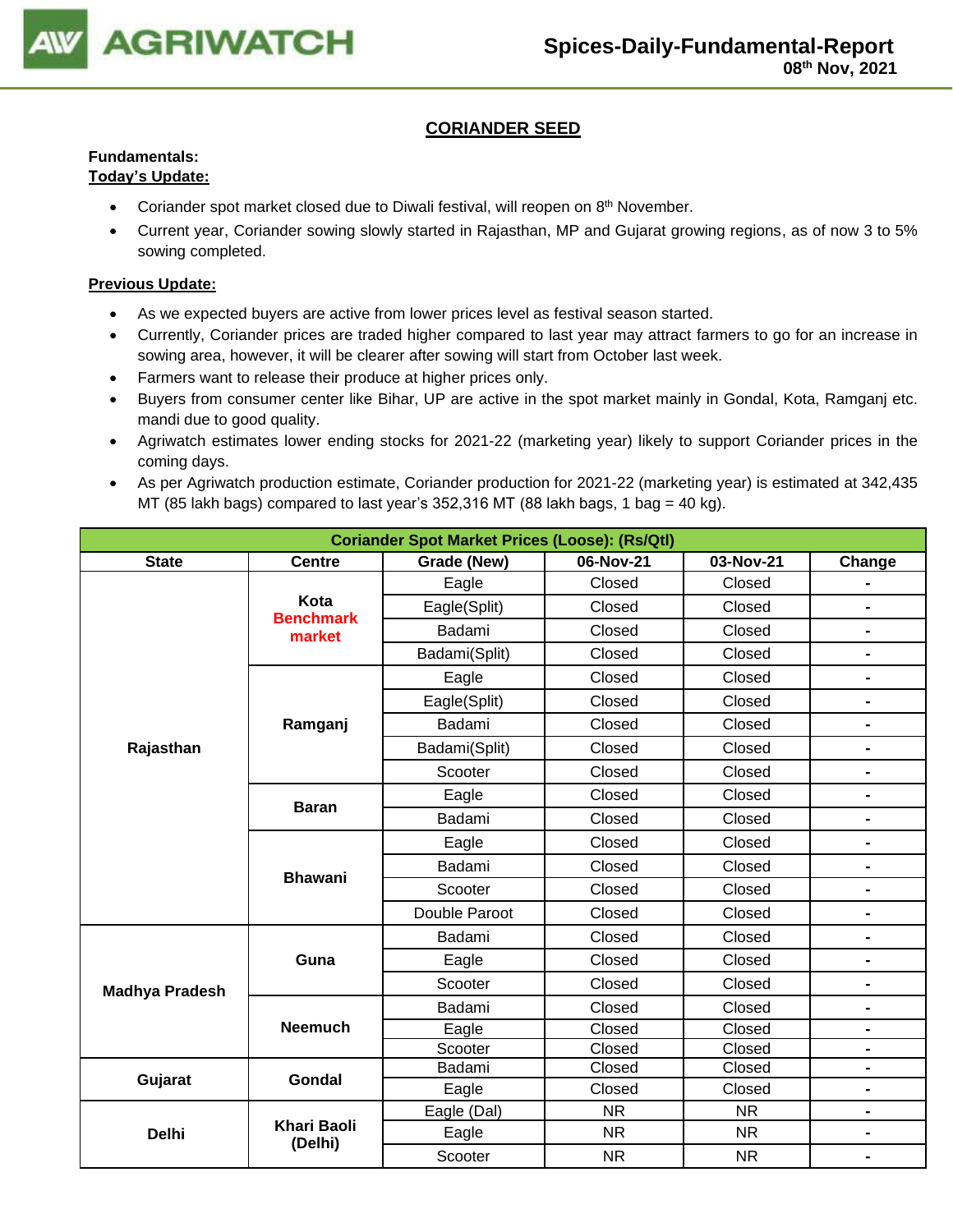

| Arrival & Off-take in bags (1 bag = 40 kg) |                |               |           |           |                |  |  |
|--------------------------------------------|----------------|---------------|-----------|-----------|----------------|--|--|
| <b>State</b>                               |                | <b>Centre</b> | 06-Nov-21 | 03-Nov-21 | Change         |  |  |
|                                            | Kota           | Arrival       | Closed    | Closed    |                |  |  |
|                                            |                | Offtake       | Closed    | Closed    |                |  |  |
|                                            | Ramganj        | Arrival       | Closed    | Closed    |                |  |  |
|                                            |                | Offtake       | Closed    | Closed    |                |  |  |
| Rajasthan                                  | <b>Baran</b>   | Arrival       | Closed    | Closed    |                |  |  |
|                                            |                | Offtake       | Closed    | Closed    |                |  |  |
|                                            | <b>Bhawani</b> | Arrival       | Closed    | Closed    |                |  |  |
|                                            |                | Offtake       | Closed    | Closed    | $\blacksquare$ |  |  |
| <b>Madhya Pradesh</b>                      | Guna           | Arrival       | Closed    | Closed    |                |  |  |
|                                            |                | Offtake       | Closed    | Closed    |                |  |  |
|                                            | <b>Neemuch</b> | Arrival       | Closed    | Closed    | $\blacksquare$ |  |  |
|                                            |                | Offtake       | Closed    | Closed    |                |  |  |

# **NCDEX-FUTURES MARKET**

| <b>Coriander</b> |       |               |       |       |       |               |             |       |           |
|------------------|-------|---------------|-------|-------|-------|---------------|-------------|-------|-----------|
| <b>Contract</b>  | +/-\$ | Open          | High  | Low   | Close | <b>Volume</b> | Vol. Change | ΟI    | OI Change |
| <b>Nov-21</b>    | $- -$ | $\sim$ $\sim$ | $- -$ | $- -$ | $- -$ | $- -$         | $- -$       | $- -$ | $- -$     |
| <b>Dec-21</b>    | $- -$ | $- -$         | $- -$ | $- -$ | $- -$ | $- -$         | $- -$       | $- -$ | $- -$     |
| <b>Jan-22</b>    | $- -$ | $- -$         | $- -$ | $- -$ | $- -$ | $- -$         | $- -$       | $- -$ | $- -$     |

| <b>Spread</b> | <b>Nov-21</b> | <b>Dec-21</b>            | Jan-22                   |
|---------------|---------------|--------------------------|--------------------------|
| <b>Basis</b>  | $ -$          | $\overline{\phantom{a}}$ | $\overline{\phantom{a}}$ |
| <b>Nov-21</b> | $- -$         | $- -$                    | $- -$                    |
| <b>Dec-21</b> | $ -$          | $\sim$ $\sim$            | $\overline{\phantom{a}}$ |

NB: Spread was done by taking Spot prices of Average quality prices at Kota. Basis = Spot prices– Near month futures

#### **NCDEX- STOCK POSITION**

| <b>Stocks</b> | <b>Demat</b> | <b>In-Process</b> | Total      |
|---------------|--------------|-------------------|------------|
|               | 03.11.2021   | 03.11.2021        | 03.11.2021 |
| <b>Baran</b>  |              |                   |            |
| Gondal        | 1237         | 149               | 1386       |
| Kota          | 1346         | 298               | 1644       |
| Ramganj       |              | -                 |            |
| (n1N)         |              |                   |            |

(**Quantity in MT)**

### **NCDEX Coriander EED Wise Stock Position Qty in MT on 01st Nov, 2021**

| <b>EED</b>   | <b>Gondal</b> | Kota  | <b>Ramganj Mandi</b>     | <b>Total</b> |
|--------------|---------------|-------|--------------------------|--------------|
| 10-Nov-21    | 397           | $- -$ | $- -$                    | 397          |
| 10-Dec-21    | 659           | 10    | $\overline{\phantom{m}}$ | 669          |
| 10-Jan-22    | 160           | $- -$ | $- -$                    | 160          |
| 10-Feb-22    | 120           | 1217  | $- -$                    | 1337         |
| <b>Total</b> | 1336          | 1227  | $\blacksquare$           | 2563         |